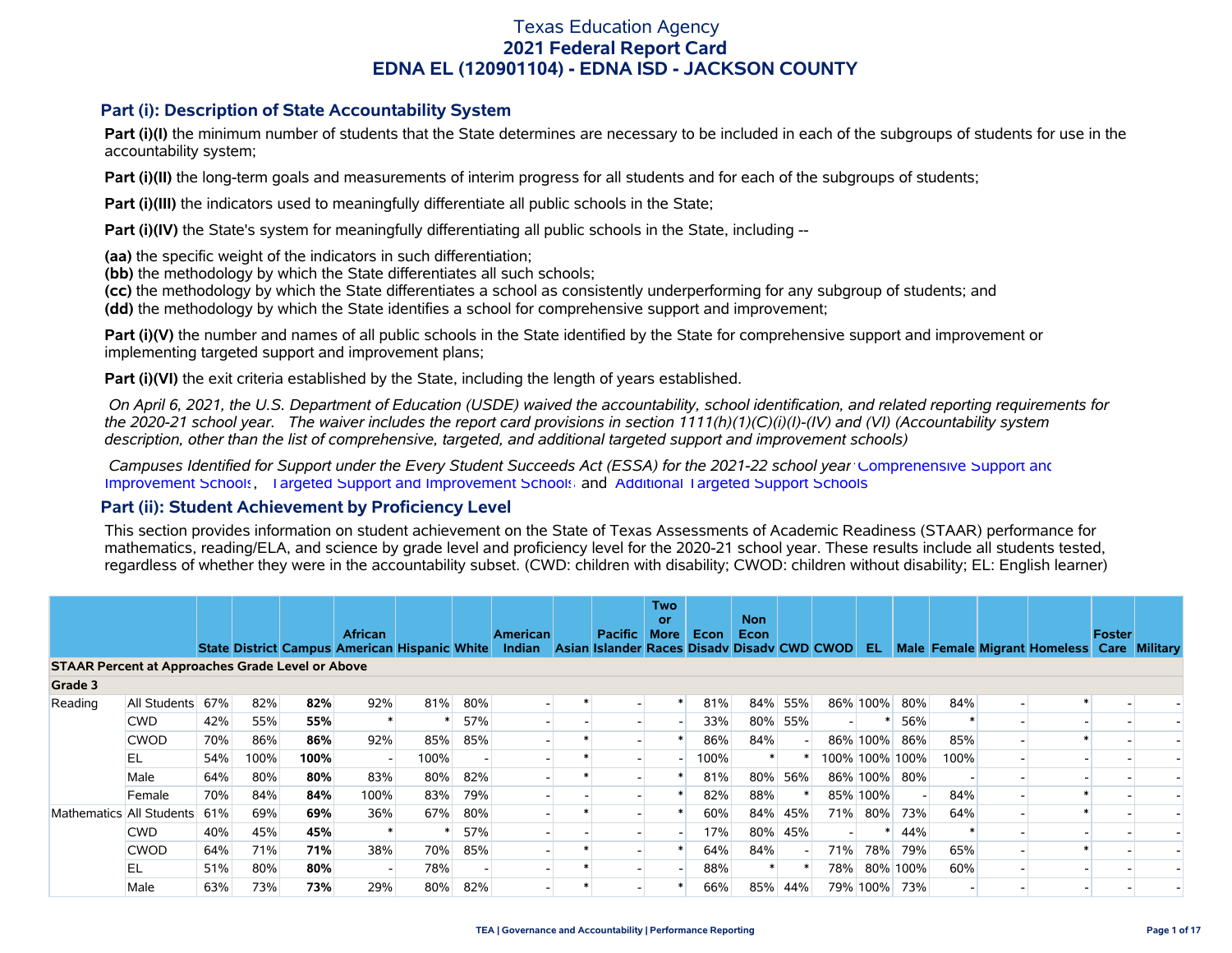|                    |                          |            |                                                      |            |                          |            |                                 |                 |                |                                             | <b>Two</b><br>or                   |            | <b>Non</b>    |         |            |     |          |                          |                          |                                                      |               |                          |
|--------------------|--------------------------|------------|------------------------------------------------------|------------|--------------------------|------------|---------------------------------|-----------------|----------------|---------------------------------------------|------------------------------------|------------|---------------|---------|------------|-----|----------|--------------------------|--------------------------|------------------------------------------------------|---------------|--------------------------|
|                    |                          |            |                                                      |            | <b>African</b>           |            |                                 | <b>American</b> |                | <b>Pacific More</b>                         |                                    | Econ       | Econ          |         |            |     |          |                          |                          |                                                      | <b>Foster</b> |                          |
|                    |                          |            | <b>State District Campus American Hispanic White</b> |            |                          |            |                                 | Indian          |                | Asian Islander Races Disady Disady CWD CWOD |                                    |            |               |         |            |     |          |                          |                          | <b>EL</b> Male Female Migrant Homeless Care Military |               |                          |
| Mathematics Female |                          | 59%        | 64%                                                  | 64%        | 43%                      | 57%        | 79%                             |                 | $\overline{a}$ | $\overline{a}$                              | $\ast$                             | 55%        | 82%           | $\ast$  | 65%        | 60% | $\sim$   | 64%                      | $\overline{\phantom{a}}$ |                                                      |               |                          |
| Grade 4            |                          |            |                                                      |            |                          |            |                                 |                 |                |                                             |                                    |            |               |         |            |     |          |                          |                          |                                                      |               |                          |
| Reading            | All Students             | 62%        | 63%                                                  | 63%        | 50%                      | 50%        | 77%                             |                 | *              |                                             | $\ast$                             | 60%        | 66%           | 18%     | 68%        | 46% | 56%      | 71%                      | $\ast$                   | $\overline{\phantom{a}}$                             |               |                          |
|                    | <b>CWD</b>               | 34%        | 18%                                                  | 18%        | $\ast$                   | 13%        | $\ast$                          |                 | $\ast$         |                                             | $\overline{\phantom{a}}$           | 29%        | $\ast$        | 18%     |            |     | 13%      | $\ast$                   | $\ast$                   |                                                      |               |                          |
|                    | <b>CWOD</b>              | 66%        | 68%                                                  | 68%        | 47%                      | 62%        | 79%                             |                 | $\ast$         |                                             | $\ast$                             | 65%        | 73%           |         | 68%        | 60% | 63%      | 74%                      |                          | $\sim$                                               |               |                          |
|                    | EL                       | 48%        | 46%                                                  | 46%        | $\ast$                   | 50%        |                                 |                 | $\ast$         |                                             |                                    | 50%        | $\ast$        | $\ast$  | 60%        | 46% | 50%      | 40%                      |                          |                                                      |               |                          |
|                    | Male                     | 59%        | 56%                                                  | 56%        | 38%                      | 50%        | 70%                             |                 | $\ast$         |                                             | $\ast$                             | 58%        | 54%           | 13%     | 63%        | 50% | 56%      | $\overline{\phantom{a}}$ | $\ast$                   | $\overline{a}$                                       |               |                          |
|                    | Female                   | 66%        | 71%                                                  | 71%        | 63%                      | 50%        | 85%                             |                 | $\ast$         |                                             | $\ast$                             | 64%        | 82%           |         | 74%        | 40% |          | 71%                      |                          |                                                      |               |                          |
|                    | Mathematics All Students | 58%        | 66%                                                  | 66%        | 50%                      | 44%        | 88%                             |                 | $\ast$         |                                             | $\ast$                             | 57%        |               | 78% 27% | 70%        | 38% | 67%      | 64%                      | $\ast$                   | $\overline{\phantom{a}}$                             |               |                          |
|                    | <b>CWD</b>               | 35%        | 27%                                                  | 27%        | $\ast$                   | 13%        | $\ast$                          |                 | $\ast$         |                                             | $\overline{\phantom{a}}$           | 29%        | $\ast$        | 27%     |            | ∗   | 13%      | $\ast$                   | $\ast$                   |                                                      |               |                          |
|                    | <b>CWOD</b>              | 62%        | 70%                                                  | 70%        | 47%                      | 54%        | 88%                             |                 | $\ast$         |                                             | $\ast$                             | 61%        | 84%           |         | 70%        | 50% | 76%      | 64%                      |                          | $\overline{\phantom{a}}$                             |               |                          |
|                    | EL.                      | 46%        | 38%                                                  | 38%        | $\ast$                   | 40%        |                                 |                 | $\ast$         |                                             | $\overline{\phantom{a}}$           | 42%        | $\ast$        |         | 50%        | 38% | 50%      | 20%                      | $\sim$                   | $\overline{\phantom{a}}$                             |               |                          |
|                    | Male                     | 61%        | 67%                                                  | 67%        | 63%                      | 50%        | 87%                             |                 | $\ast$         |                                             | $\ast$                             | 64%        | 71%           | 13%     | 76%        | 50% | 67%      |                          | $\ast$                   | $\overline{\phantom{a}}$                             |               |                          |
|                    | Female                   | 56%        | 64%                                                  | 64%        | 38%                      | 30%        | 90%                             |                 | $\ast$         |                                             | $\ast$                             | 48%        | 88%           | $\ast$  | 64%        | 20% |          | 64%                      |                          | $\overline{a}$                                       |               |                          |
| Grade 5            |                          |            |                                                      |            |                          |            |                                 |                 |                |                                             |                                    |            |               |         |            |     |          |                          |                          |                                                      |               |                          |
| Reading            | All Students             | 72%        | 73%                                                  | 73%        | 67%                      | 67%        | 81%                             |                 | $\ast$         |                                             | $\ast$                             | 64%        | 87%           | 59%     | 76%        | 67% | 69%      | 77%                      | $\overline{a}$           | 100%                                                 | ∗<br>$\ast$   |                          |
|                    | <b>CWD</b>               | 41%        | 59%                                                  | 59%        | $\ast$                   | 63%        | 63%                             |                 |                |                                             | $\ast$                             | 50%        | 83%           | 59%     |            |     | 53%      | 71%                      | $\overline{a}$           |                                                      |               |                          |
|                    | CWOD                     | 77%        | 76%                                                  | 76%        | 73%                      | 68%        | 85%                             |                 | $\ast$         |                                             | $\ast$                             | 68%        | 88%           |         | 76%        | 67% | 74%      | 78%                      | $\sim$                   | 100%                                                 |               |                          |
|                    | EL.                      | 61%        | 67%                                                  | 67%        | $\overline{\phantom{a}}$ | 57%        | $\overline{a}$                  |                 |                |                                             | $\overline{\phantom{a}}$<br>$\ast$ | 63%        | $\ast$        |         | 67%        | 67% | $\ast$   | 67%                      | $\overline{a}$           | $\ast$                                               |               |                          |
|                    | Male                     | 69%        | 69%                                                  | 69%        | 67%                      | 59%        | 80%                             |                 | $\ast$         |                                             | $\ast$                             | 53%        | 90%           | 53%     | 74%        |     | 69%      |                          | $\overline{a}$           | $\ast$                                               | $\ast$        |                          |
|                    | Female                   | 76%        | 77%                                                  | 77%        | 67%                      | 73%        | 82%                             |                 | $\ast$         |                                             | $\ast$                             | 74%        | 83%           | 71%     | 78%        | 67% |          | 77%                      |                          |                                                      |               |                          |
|                    | Mathematics All Students | 69%        | 83%                                                  | 83%        | 67%<br>$\ast$            | 79%        | 89%                             |                 |                |                                             | $\ast$                             | 75%        | 96%           | 77%     | 84%        | 78% | 82%      | 84%                      | $\sim$                   | 40%                                                  | $\ast$        |                          |
|                    | <b>CWD</b>               | 47%        | 77%                                                  | 77%        |                          | 75%        | 75%                             |                 | $\ast$         |                                             | $\ast$                             | 75%        |               | 83% 77% |            |     | 73%      | 86%                      | $\overline{\phantom{a}}$ | $\overline{a}$                                       |               | $\overline{\phantom{a}}$ |
|                    | <b>CWOD</b><br>EL        | 73%<br>59% | 84%<br>78%                                           | 84%<br>78% | 64%<br>$\sim$            | 80%<br>71% | 92%<br>$\overline{\phantom{a}}$ |                 | $\ast$         |                                             | $\overline{\phantom{a}}$           | 75%<br>75% | 98%<br>$\ast$ |         | 84%<br>78% | 78% | 84%<br>∗ | 84%                      |                          | 40%                                                  |               | $\overline{\phantom{a}}$ |
|                    |                          | 70%        | 82%                                                  | 82%        | 67%                      | 73%        | 90%                             |                 | $\ast$         |                                             | $\ast$                             | 69%        | 97%           | 73%     | 84%        | 78% | 82%      | 83%                      |                          | $\ast$                                               |               |                          |
|                    | Male<br>Female           | 69%        | 84%                                                  | 84%        | 67%                      | 83%        | 88%                             |                 | $\ast$         |                                             | $\ast$                             | 79%        | 94%           | 86%     | 84%        | 83% |          | 84%                      | $\sim$                   | *                                                    |               |                          |
| Science            | All Students             | 61%        | 68%                                                  | 68%        | 73%                      | 54%        | 81%                             |                 | $\ast$         |                                             | $\ast$                             | 57%        | 85%           | 59%     | 70%        | 56% | 72%      | 63%                      | $\overline{a}$           | 100%                                                 | $\ast$        |                          |
|                    | <b>CWD</b>               | 36%        | 59%                                                  | 59%        | $\ast$                   | 50%        | 75%                             |                 |                |                                             | $\ast$                             | 50%        | 83%           | 59%     |            |     | 47%      | 86%                      | $\overline{\phantom{a}}$ |                                                      |               |                          |
|                    | <b>CWOD</b>              | 65%        | 70%                                                  | 70%        | 82%                      | 55%        | 82%                             |                 | $\ast$         |                                             | $\ast$                             | 59%        | 85%           |         | 70%        | 56% | 80%      | 60%                      | $\mathbf{L}$             | 100%                                                 |               |                          |
|                    | EL                       | 43%        | 56%                                                  | 56%        |                          | 43%        |                                 |                 | $\ast$         | $\sim$                                      | $\overline{\phantom{a}}$           | 50%        | $\ast$        |         | 56%        | 56% |          | 50%                      | $\sim$                   |                                                      |               |                          |
|                    | Male                     | 63%        | 72%                                                  | 72%        | 78%                      | 55%        | 87%                             |                 | $\ast$         |                                             | $\ast$                             | 58%        | 90%           | 47%     | 80%        |     | 72%      |                          |                          | $\ast$                                               |               |                          |
|                    | Female                   | 59%        | 63%                                                  | 63%        | 67%                      | 53%        | 71%                             |                 | $\ast$         |                                             | $\ast$                             | 56%        | 78%           | 86%     | 60%        | 50% |          | 63%                      |                          | $\ast$                                               | $\ast$        |                          |
|                    |                          |            | <b>STAAR Percent at Meets Grade Level or Above</b>   |            |                          |            |                                 |                 |                |                                             |                                    |            |               |         |            |     |          |                          |                          |                                                      |               |                          |
| Grade 3            |                          |            |                                                      |            |                          |            |                                 |                 |                |                                             |                                    |            |               |         |            |     |          |                          |                          |                                                      |               |                          |
| Reading            | All Students 38%         |            | 44%                                                  | 44%        | 31%                      | 37%        | 54%                             |                 |                |                                             | ∗                                  | 36%        | 57%           | 27%     | 46%        | 30% | 39%      | 48%                      |                          | *                                                    |               |                          |
|                    | <b>CWD</b>               | 23%        | 27%                                                  | 27%        | $\ast$                   |            | 43%                             |                 |                |                                             | $\overline{\phantom{a}}$           | 0%         | 60%           | 27%     |            |     | 22%      | $\ast$                   |                          |                                                      |               |                          |
|                    | <b>CWOD</b>              | 40%        | 46%                                                  | 46%        | 33%                      | 40%        | 56%                             |                 | $\ast$         |                                             | $\ast$                             | 40%        | 56%           |         | 46%        | 33% | 43%      | 48%                      |                          | $\ast$                                               |               |                          |
|                    | EL                       | 24%        | 30%                                                  | 30%        | $\sim$                   | 33%        |                                 |                 | $\ast$         |                                             | $\overline{a}$                     | 25%        | $\ast$        |         | 33%        | 30% | 20%      | 40%                      |                          |                                                      |               |                          |
|                    | Male                     | 36%        | 39%                                                  | 39%        | 17%                      | 40%        | 45%                             |                 | $\ast$         |                                             | $\ast$                             | 35%        |               | 45% 22% | 43%        | 20% | 39%      |                          |                          | $\overline{\phantom{a}}$                             |               |                          |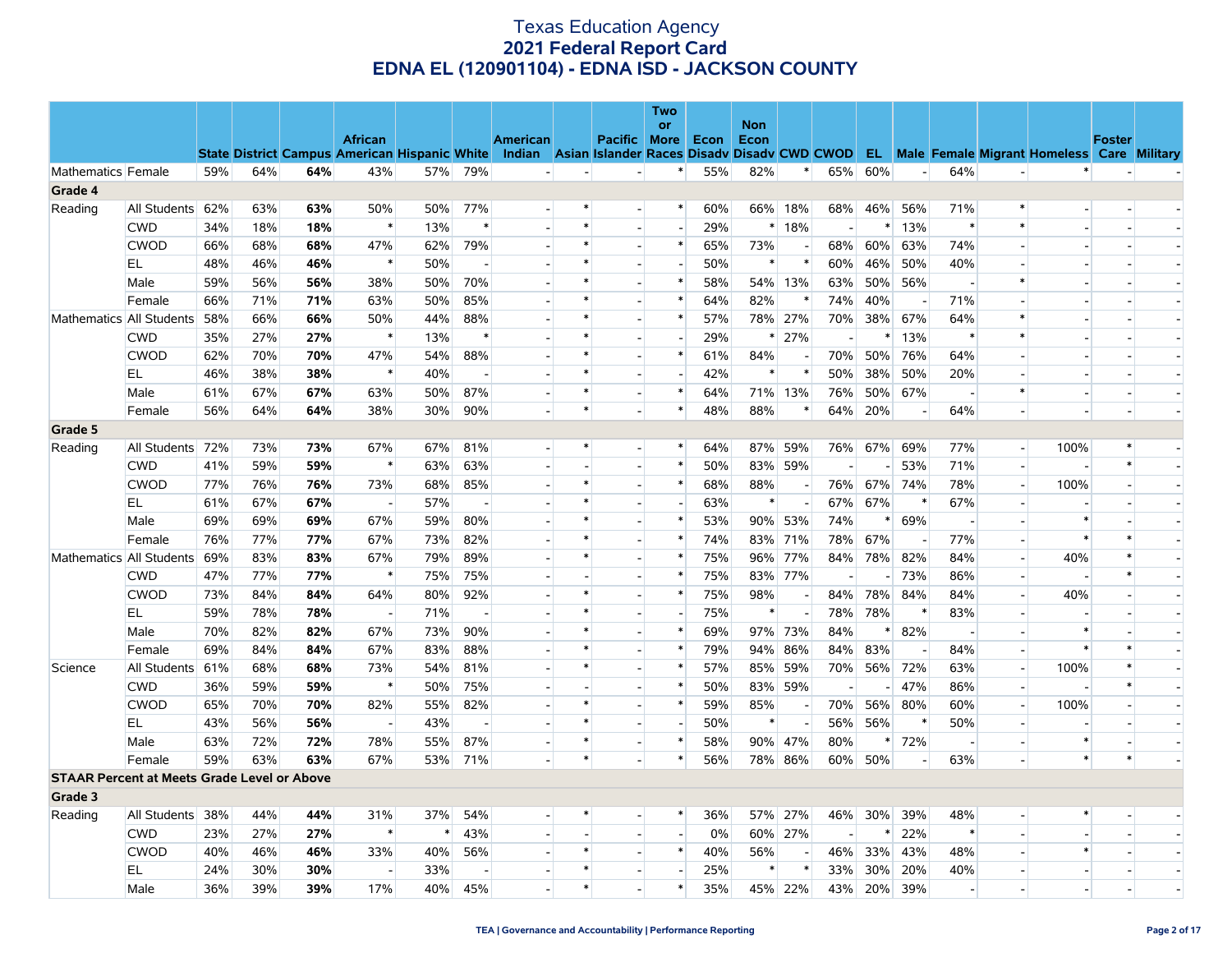|                          |                                             |     |     |     |                          |                                                                                                  |        |                          |        |                          | Two    |      |                    |     |     |        |        |                          |                          |                                                      |               |  |
|--------------------------|---------------------------------------------|-----|-----|-----|--------------------------|--------------------------------------------------------------------------------------------------|--------|--------------------------|--------|--------------------------|--------|------|--------------------|-----|-----|--------|--------|--------------------------|--------------------------|------------------------------------------------------|---------------|--|
|                          |                                             |     |     |     | <b>African</b>           |                                                                                                  |        | <b>American</b>          |        | <b>Pacific More</b>      | or     | Econ | <b>Non</b><br>Econ |     |     |        |        |                          |                          |                                                      | <b>Foster</b> |  |
|                          |                                             |     |     |     |                          | State District Campus American Hispanic White Indian Asian Islander Races Disady Disady CWD CWOD |        |                          |        |                          |        |      |                    |     |     |        |        |                          |                          | <b>EL</b> Male Female Migrant Homeless Care Military |               |  |
| Reading                  | Female                                      | 40% | 48% | 48% | 43%                      | 35%                                                                                              | 63%    |                          | ÷.     |                          | ∗      | 36%  | 71%                |     | 48% | 40%    |        | 48%                      |                          |                                                      |               |  |
|                          | Mathematics All Students                    | 30% | 35% | 35% | 14%                      | 30%                                                                                              | 44%    | $\overline{\phantom{a}}$ | $\ast$ | $\blacksquare$           | $\ast$ | 26%  | 51%                | 27% | 36% | 40%    | 42%    | 28%                      |                          | $\ast$                                               |               |  |
|                          | <b>CWD</b>                                  | 21% | 27% | 27% | $\ast$                   | $\ast$                                                                                           | 29%    |                          |        |                          |        | 17%  | 40%                | 27% |     |        | 33%    | $\ast$                   |                          |                                                      |               |  |
|                          | <b>CWOD</b>                                 | 31% | 36% | 36% | 15%                      | 30%                                                                                              | 47%    |                          |        |                          | $\ast$ | 27%  | 53%                |     | 36% | 33%    | 44%    | 29%                      |                          | $\ast$                                               |               |  |
|                          | EL                                          | 20% | 40% | 40% | $\overline{\phantom{a}}$ | 33%                                                                                              |        |                          | $\ast$ | $\overline{\phantom{a}}$ |        | 38%  | $\ast$             |     | 33% | 40%    | 60%    | 20%                      |                          |                                                      |               |  |
|                          | Male                                        | 33% | 42% | 42% | $0\%$                    | 45%                                                                                              | 50%    | $\blacksquare$           | $\ast$ | $\overline{a}$           |        | 38%  | 50%                | 33% | 44% | 60%    | 42%    |                          |                          |                                                      |               |  |
|                          | Female                                      | 27% | 28% | 28% | 29%                      | 17%                                                                                              | 37%    |                          |        | $\overline{\phantom{a}}$ | $\ast$ | 15%  | 53%                |     | 29% | 20%    |        | 28%                      | $\overline{a}$           | $\ast$                                               |               |  |
| Grade 4                  |                                             |     |     |     |                          |                                                                                                  |        |                          |        |                          |        |      |                    |     |     |        |        |                          |                          |                                                      |               |  |
| Reading                  | All Students                                | 36% | 35% | 35% | 19%                      | 21%                                                                                              | 51%    |                          | $\ast$ | $\overline{\phantom{a}}$ | $\ast$ | 26%  | 49%                | 18% | 38% | 31%    | 35%    | 36%                      | $\ast$                   | $\overline{a}$                                       |               |  |
|                          | <b>CWD</b>                                  | 20% | 18% | 18% | $\ast$                   | 13%                                                                                              | $\ast$ |                          | $\ast$ |                          |        | 29%  | $\ast$             | 18% |     | ∗      | 13%    | $\ast$                   | $\ast$                   |                                                      |               |  |
|                          | <b>CWOD</b>                                 | 38% | 38% | 38% | 13%                      | 23%                                                                                              | 52%    | $\overline{a}$           | $\ast$ | $\overline{a}$           | $\ast$ | 25%  | 54%                |     | 38% | 40%    | 39%    | 36%                      |                          | $\overline{a}$                                       |               |  |
|                          | EL                                          | 22% | 31% | 31% | $\ast$                   | 30%                                                                                              |        |                          | $\ast$ |                          |        | 33%  | $\ast$             |     | 40% | 31%    | 38%    | 20%                      |                          |                                                      |               |  |
|                          | Male                                        | 34% | 35% | 35% | 25%                      | 25%                                                                                              | 48%    |                          | $\ast$ | $\overline{a}$           | $\ast$ | 30%  | 42%                | 13% | 39% | 38%    | 35%    | $\overline{\phantom{a}}$ | $\ast$                   |                                                      |               |  |
|                          | Female                                      | 38% | 36% | 36% | 13%                      | 10%                                                                                              | 55%    |                          | $\ast$ |                          | $\ast$ | 20%  | 59%                |     | 36% | 20%    |        | 36%                      |                          |                                                      |               |  |
|                          | Mathematics All Students                    | 35% | 36% | 36% | 19%                      | 15%                                                                                              | 63%    |                          | $\ast$ | $\blacksquare$           | ∗      | 28%  | 49%                | 27% | 38% | 23%    | 39%    | 33%                      | $\ast$                   | $\blacksquare$                                       |               |  |
|                          | <b>CWD</b>                                  | 22% | 27% | 27% | $\ast$                   | 13%                                                                                              | $\ast$ |                          | $\ast$ |                          |        | 29%  | $\ast$             | 27% |     |        | 13%    | $\ast$                   | $\ast$                   |                                                      |               |  |
|                          | <b>CWOD</b>                                 | 37% | 38% | 38% | 13%                      | 15%                                                                                              | 62%    |                          | $\ast$ | $\overline{a}$           | $\ast$ | 27%  | 51%                |     | 38% | 30%    | 43%    | 31%                      |                          |                                                      |               |  |
|                          | ΕL                                          | 23% | 23% | 23% | $\ast$                   | 20%                                                                                              |        |                          | $\ast$ | $\overline{\phantom{a}}$ |        | 25%  | $\ast$             |     | 30% | 23%    | 25%    | 20%                      |                          |                                                      |               |  |
|                          | Male                                        | 38% | 39% | 39% | 25%                      | 17%                                                                                              | 70%    | $\blacksquare$           | $\ast$ | $\overline{a}$           |        | 33%  | 46%                | 13% | 43% | 25%    | 39%    |                          | $\ast$                   | $\overline{\phantom{a}}$                             |               |  |
|                          | Female                                      | 32% | 33% | 33% | 13%                      | 10%                                                                                              | 55%    | $\overline{\phantom{a}}$ | $\ast$ | $\overline{\phantom{a}}$ | $\ast$ | 20%  | 53%                |     | 31% | 20%    |        | 33%                      |                          |                                                      |               |  |
| Grade 5                  |                                             |     |     |     |                          |                                                                                                  |        |                          |        |                          |        |      |                    |     |     |        |        |                          |                          |                                                      |               |  |
| Reading                  | All Students 45%                            |     | 34% | 34% | 27%                      | 27%                                                                                              | 43%    | $\sim$                   | $\ast$ | $\overline{a}$           | $\ast$ | 25%  | 49%                | 23% | 37% | 44%    | 31%    | 39%                      | $\overline{\phantom{a}}$ | 40%                                                  |               |  |
|                          | <b>CWD</b>                                  | 22% | 23% | 23% | $\ast$                   | 13%                                                                                              | 25%    |                          |        |                          | $\ast$ | 25%  | 17%                | 23% |     |        | 20%    | 29%                      | $\blacksquare$           |                                                      | $\ast$        |  |
|                          | <b>CWOD</b>                                 | 49% | 37% | 37% | 27%                      | 30%                                                                                              | 46%    |                          | $\ast$ | $\overline{a}$           | $\ast$ | 25%  | 54%                |     | 37% | 44%    | 34%    | 40%                      | $\overline{\phantom{0}}$ | 40%                                                  |               |  |
|                          | EL                                          | 30% | 44% | 44% | $\overline{\phantom{a}}$ | 29%                                                                                              |        |                          | $\ast$ | $\overline{a}$           |        | 38%  | $\ast$             |     | 44% | 44%    |        | 33%                      | $\overline{a}$           |                                                      |               |  |
|                          | Male                                        | 42% | 31% | 31% | 33%                      | 18%                                                                                              | 40%    |                          | $\ast$ | $\overline{a}$           | $\ast$ | 17%  | 48%                | 20% | 34% | $\ast$ | 31%    | $\overline{\phantom{a}}$ |                          | $\ast$                                               |               |  |
|                          | Female                                      | 49% | 39% | 39% | 17%                      | 33%                                                                                              | 47%    |                          | $\ast$ |                          | $\ast$ | 33%  | 50%                | 29% | 40% | 33%    |        | 39%                      |                          | *                                                    |               |  |
| Mathematics All Students |                                             | 43% | 60% | 60% | 47%                      | 50%                                                                                              | 72%    |                          | $\ast$ | $\overline{\phantom{a}}$ | $\ast$ | 48%  | 79%                | 45% | 63% | 56%    | 62%    | 58%                      | $\sim$                   | 40%                                                  |               |  |
|                          | <b>CWD</b>                                  | 24% | 45% | 45% | $\ast$                   | 50%                                                                                              | 50%    |                          |        |                          | $\ast$ | 38%  | 67%                | 45% |     |        | 53%    | 29%                      |                          |                                                      |               |  |
|                          | <b>CWOD</b>                                 | 46% | 63% | 63% | 45%                      | 50%                                                                                              | 77%    |                          | $\ast$ | $\overline{a}$           | ∗      | 51%  | 80%                |     | 63% | 56%    | 64%    | 62%                      |                          | 40%                                                  |               |  |
|                          | EL                                          | 30% | 56% | 56% | $\overline{\phantom{a}}$ | 43%                                                                                              |        |                          | $\ast$ |                          |        | 63%  | $\ast$             |     | 56% | 56%    | $\ast$ | 67%                      |                          |                                                      |               |  |
|                          | Male                                        | 45% | 62% | 62% | 44%                      | 45%                                                                                              | 77%    | $\blacksquare$           | $\ast$ | $\overline{a}$           | $\ast$ | 47%  | 79%                | 53% | 64% | ∗      | 62%    | $\overline{\phantom{a}}$ |                          | ∗                                                    |               |  |
|                          | Female                                      | 42% | 58% | 58% | 50%                      | 53%                                                                                              | 65%    |                          | $\ast$ | $\overline{\phantom{a}}$ | $\ast$ | 49%  | 78%                | 29% | 62% | 67%    |        | 58%                      |                          | $\ast$                                               | $\ast$        |  |
| Science                  | All Students                                | 30% | 30% | 30% | 27%                      | 12%                                                                                              | 53%    |                          | $\ast$ |                          | *      | 17%  | 51%                | 27% | 31% | 22%    | 38%    | 21%                      |                          | 40%                                                  | $\ast$        |  |
|                          | <b>CWD</b>                                  | 20% | 27% | 27% | $\ast$                   | 25%                                                                                              | 38%    | $\overline{a}$           |        | $\overline{\phantom{a}}$ | $\ast$ | 25%  | 33%                | 27% |     |        | 27%    | 29%                      | $\overline{\phantom{0}}$ |                                                      |               |  |
|                          | <b>CWOD</b>                                 | 32% | 31% | 31% | 27%                      | 9%                                                                                               | 56%    |                          |        | $\overline{a}$           | $\ast$ | 15%  | 54%                |     | 31% | 22%    | 42%    | 20%                      | $\overline{\phantom{a}}$ | 40%                                                  |               |  |
|                          | EL                                          | 14% | 22% | 22% | $\overline{\phantom{a}}$ | 14%                                                                                              |        |                          | $\ast$ | $\overline{a}$           |        | 25%  | $\ast$             |     | 22% | 22%    |        | 33%                      | $\overline{a}$           |                                                      |               |  |
|                          | Male                                        | 34% | 38% | 38% | 44%                      | 9%                                                                                               | 63%    | $\blacksquare$           | *      | $\blacksquare$           |        | 19%  | 62%                | 27% | 42% | $\ast$ | 38%    |                          |                          | *                                                    |               |  |
|                          | Female                                      | 27% | 21% | 21% | 0%                       | 13%                                                                                              | 35%    | $\overline{a}$           | $\ast$ | $\overline{\phantom{a}}$ | $\ast$ | 15%  | 33%                | 29% | 20% | 33%    |        | 21%                      | $\overline{\phantom{0}}$ | $\ast$                                               | $\ast$        |  |
|                          | <b>STAAR Percent at Masters Grade Level</b> |     |     |     |                          |                                                                                                  |        |                          |        |                          |        |      |                    |     |     |        |        |                          |                          |                                                      |               |  |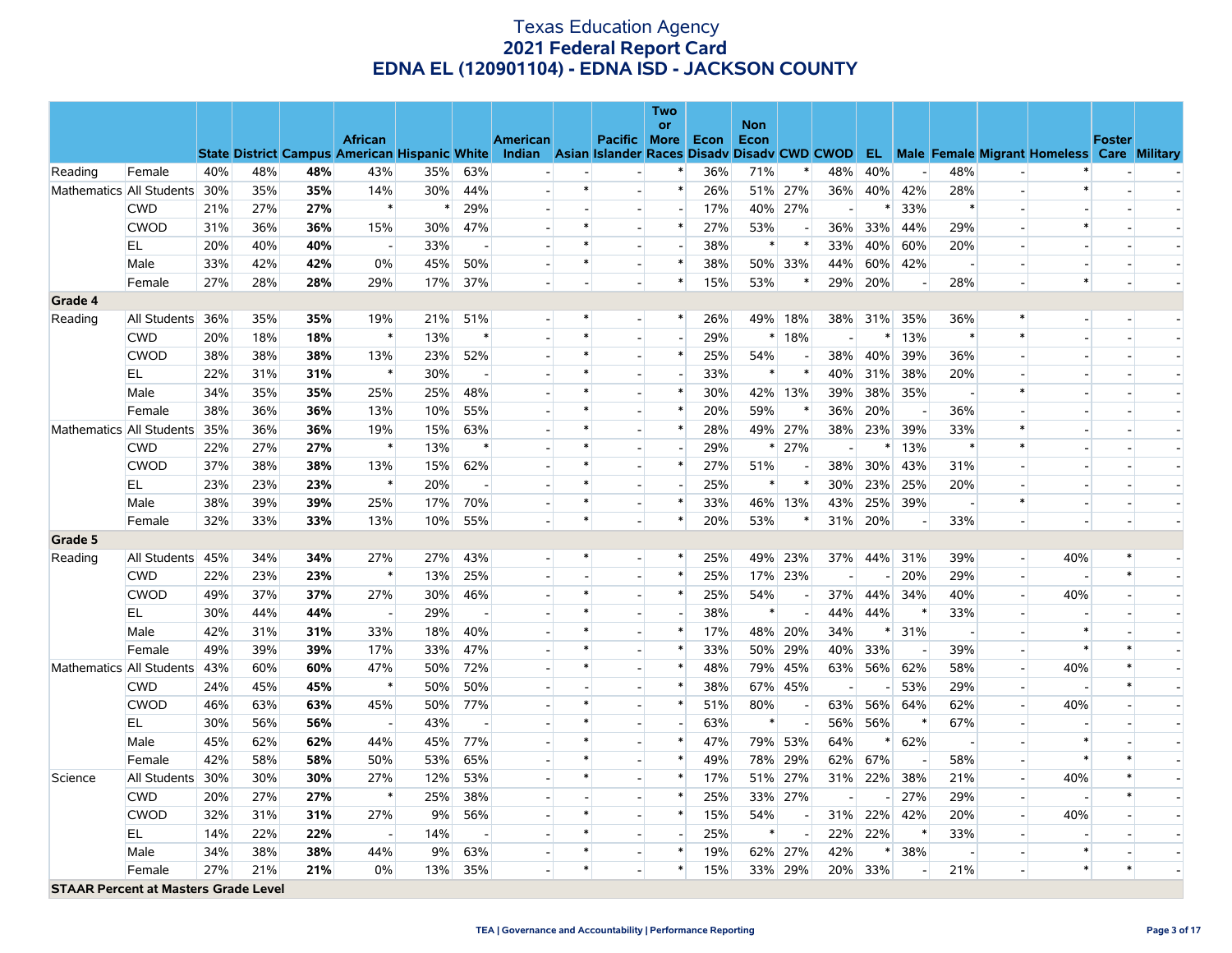|         |                          |     |                                                                                                                                                |     |                          |        |        |                 |        |              | Two<br>or                |      | <b>Non</b> |        |     |        |        |                          |                |                          |               |  |
|---------|--------------------------|-----|------------------------------------------------------------------------------------------------------------------------------------------------|-----|--------------------------|--------|--------|-----------------|--------|--------------|--------------------------|------|------------|--------|-----|--------|--------|--------------------------|----------------|--------------------------|---------------|--|
|         |                          |     | State District Campus American Hispanic White Indian Asian Islander Races Disadv Disadv CWD CWOD EL Male Female Migrant Homeless Care Military |     | <b>African</b>           |        |        | <b>American</b> |        | Pacific More |                          | Econ | Econ       |        |     |        |        |                          |                |                          | <b>Foster</b> |  |
| Grade 3 |                          |     |                                                                                                                                                |     |                          |        |        |                 |        |              |                          |      |            |        |     |        |        |                          |                |                          |               |  |
| Reading | All Students             | 19% | 19%                                                                                                                                            | 19% | $0\%$                    | 16%    | 29%    |                 | $\ast$ |              | $\ast$                   | 13%  | 30%        | 9%     | 20% | 20%    | 20%    | 18%                      | $\overline{a}$ | $\ast$                   |               |  |
|         | <b>CWD</b>               | 7%  | 9%                                                                                                                                             | 9%  | $\ast$                   | $\ast$ | 14%    |                 |        |              |                          | 0%   | 20%        | 9%     |     | ∗      | 11%    | $\ast$                   |                |                          |               |  |
|         | <b>CWOD</b>              | 21% | 20%                                                                                                                                            | 20% | 0%                       | 18%    | 32%    |                 | $\ast$ |              | $\ast$                   | 14%  | 31%        |        | 20% | 22%    | 21%    | 19%                      |                | $\ast$                   |               |  |
|         | EL                       | 11% | 20%                                                                                                                                            | 20% | $\sim$                   | 22%    |        |                 | $\ast$ |              |                          | 25%  | $\ast$     |        | 22% | 20%    | 20%    | 20%                      |                |                          |               |  |
|         | Male                     | 17% | 20%                                                                                                                                            | 20% | 0%                       | 15%    | 32%    |                 | $\ast$ |              | $\ast$                   | 10%  | 35%        | 11%    | 21% | 20%    | 20%    | $\overline{\phantom{a}}$ |                | $\sim$                   |               |  |
|         | Female                   | 20% | 18%                                                                                                                                            | 18% | 0%                       | 17%    | 26%    |                 |        |              | $\ast$                   | 15%  | 24%        | $\ast$ | 19% | 20%    |        | 18%                      |                | *                        |               |  |
|         | Mathematics All Students | 14% | 13%                                                                                                                                            | 13% | 7%                       | 7%     | 20%    |                 | $\ast$ |              | $\ast$                   | 8%   | 22%        | 9%     | 13% | 0%     | 12%    | 14%                      | $\sim$         | $\ast$                   |               |  |
|         | <b>CWD</b>               | 7%  | 9%                                                                                                                                             | 9%  | $\ast$                   |        | 14%    |                 |        |              | $\overline{\phantom{a}}$ | 0%   | 20%        | 9%     |     |        | 11%    | $\ast$                   |                |                          |               |  |
|         | <b>CWOD</b>              | 15% | 13%                                                                                                                                            | 13% | 8%                       | 8%     | 21%    |                 | $\ast$ |              | $\ast$                   | 8%   | 22%        |        | 13% | 0%     | 12%    | 15%                      |                | $\ast$                   |               |  |
|         | EL                       | 8%  | 0%                                                                                                                                             | 0%  | $\overline{\phantom{a}}$ | 0%     |        |                 | $\ast$ |              | $\overline{\phantom{a}}$ | 0%   | $\ast$     | $\ast$ | 0%  | 0%     | 0%     | 0%                       |                | $\overline{\phantom{a}}$ |               |  |
|         | Male                     | 16% | 12%                                                                                                                                            | 12% | 0%                       | 5%     | 18%    |                 | $\ast$ |              | $\ast$                   | 9%   | 15%        | 11%    | 12% | 0%     | 12%    | $\overline{\phantom{a}}$ |                |                          |               |  |
|         | Female                   | 12% | 14%                                                                                                                                            | 14% | 14%                      | 9%     | 21%    |                 |        |              | $\ast$                   | 6%   | 29%        | $\ast$ | 15% | 0%     |        | 14%                      |                | $\ast$                   |               |  |
| Grade 4 |                          |     |                                                                                                                                                |     |                          |        |        |                 |        |              |                          |      |            |        |     |        |        |                          |                |                          |               |  |
| Reading | All Students             | 17% | 14%                                                                                                                                            | 14% | 0%                       | 9%     | 26%    |                 |        |              | $\ast$                   | 5%   | 27%        | 0%     | 16% | 8%     | 16%    | 12%                      | $\ast$         | $\overline{\phantom{a}}$ |               |  |
|         | <b>CWD</b>               | 6%  | $0\%$                                                                                                                                          | 0%  | $\ast$                   | 0%     | $\ast$ |                 |        |              | ÷,                       | 0%   | $\ast$     | 0%     |     | $\ast$ | 0%     | $\ast$                   | $\ast$         |                          |               |  |
|         | <b>CWOD</b>              | 19% | 16%                                                                                                                                            | 16% | 0%                       | 12%    | 26%    |                 |        |              | $\ast$                   | 6%   | 30%        |        | 16% | 10%    | 18%    | 13%                      |                | $\blacksquare$           |               |  |
|         | EL                       | 8%  | 8%                                                                                                                                             | 8%  | $\ast$                   | 10%    |        |                 | $\ast$ |              |                          | 8%   | $\ast$     |        | 10% | 8%     | 13%    | 0%                       |                |                          |               |  |
|         | Male                     | 16% | 16%                                                                                                                                            | 16% | 0%                       | 13%    | 26%    |                 | $\ast$ |              | $\ast$                   | 9%   | 25%        | 0%     | 18% | 13%    | 16%    | $\sim$                   | $\ast$         | $\overline{\phantom{a}}$ |               |  |
|         | Female                   | 19% | 12%                                                                                                                                            | 12% | 0%                       | 0%     | 25%    |                 | $\ast$ |              | $\ast$                   | 0%   | 29%        |        | 13% | 0%     |        | 12%                      |                |                          |               |  |
|         | Mathematics All Students | 21% | 18%                                                                                                                                            | 18% | 0%                       | 9%     | 33%    |                 | $\ast$ |              | $\ast$                   | 10%  | 29%        | 9%     | 19% | 8%     | 19%    | 17%                      | $\ast$         | $\overline{a}$           |               |  |
|         | <b>CWD</b>               | 9%  | 9%                                                                                                                                             | 9%  | $\ast$                   | 13%    | $\ast$ |                 | $\ast$ |              |                          | 14%  | $\ast$     | 9%     |     |        | 13%    | $\ast$                   | $\ast$         |                          |               |  |
|         | <b>CWOD</b>              | 23% | 19%                                                                                                                                            | 19% | 0%                       | 8%     | 33%    |                 | $\ast$ |              | $\ast$                   | 10%  | 32%        |        | 19% | 10%    | 20%    | 18%                      |                |                          |               |  |
|         | EL                       | 11% | 8%                                                                                                                                             | 8%  | $\ast$                   | 0%     |        |                 |        |              |                          | 8%   | $\ast$     |        | 10% | 8%     | 0%     | 20%                      |                |                          |               |  |
|         | Male                     | 23% | 19%                                                                                                                                            | 19% | 0%                       | 8%     | 39%    |                 | $\ast$ |              | $\ast$                   | 12%  | 29%        | 13%    | 20% | 0%     | 19%    | $\overline{\phantom{a}}$ | $\ast$         | $\overline{a}$           |               |  |
|         | Female                   | 18% | 17%                                                                                                                                            | 17% | 0%                       | 10%    | 25%    |                 | $\ast$ |              | $\ast$                   | 8%   | 29%        | $\ast$ | 18% | 20%    |        | 17%                      |                |                          |               |  |
| Grade 5 |                          |     |                                                                                                                                                |     |                          |        |        |                 |        |              |                          |      |            |        |     |        |        |                          |                |                          |               |  |
| Reading | All Students             | 29% | 20%                                                                                                                                            | 20% | 13%                      | 13%    | 30%    |                 | $\ast$ | $\sim$       | $\ast$                   | 11%  | 34%        | 0%     | 24% | 11%    | 20%    | 19%                      | $\sim$         | 40%                      |               |  |
|         | <b>CWD</b>               | 8%  | 0%                                                                                                                                             | 0%  | $\ast$                   | 0%     | 0%     |                 |        |              | $\ast$                   | 0%   | 0%         | 0%     |     |        | 0%     | 0%                       | $\overline{a}$ | $\sim$                   | $\ast$        |  |
|         | <b>CWOD</b>              | 33% | 24%                                                                                                                                            | 24% | 18%                      | 16%    | 36%    |                 |        |              | $\ast$                   | 14%  | 39%        |        | 24% | 11%    | 26%    | 22%                      |                | 40%                      |               |  |
|         | EL.                      | 15% | 11%                                                                                                                                            | 11% | $\overline{\phantom{a}}$ | 14%    |        |                 | $\ast$ |              |                          | 13%  | $\ast$     |        | 11% | 11%    | $\ast$ | 17%                      |                |                          |               |  |
|         | Male                     | 27% | 20%                                                                                                                                            | 20% | 22%                      | 14%    | 27%    |                 |        |              | $\ast$                   | 8%   | 34%        | 0%     | 26% |        | 20%    | $\overline{\phantom{a}}$ |                | *                        |               |  |
|         | Female                   | 32% | 19%                                                                                                                                            | 19% | 0%                       | 13%    | 35%    |                 |        |              | $\ast$                   | 13%  | 33%        | 0%     | 22% | 17%    |        | 19%                      | $\overline{a}$ | $\ast$                   |               |  |
|         | Mathematics All Students | 24% | 35%                                                                                                                                            | 35% | 20%                      | 17%    | 57%    |                 | $\ast$ |              | $\ast$                   | 21%  | 57%        | 32%    | 36% | 44%    | 42%    | 28%                      | $\overline{a}$ | 20%                      | $\ast$        |  |
|         | <b>CWD</b>               | 9%  | 32%                                                                                                                                            | 32% | $\ast$                   | 38%    | 38%    |                 |        |              | $\ast$                   | 31%  | 33%        | 32%    |     |        | 33%    | 29%                      | $\mathbf{r}$   |                          | $\ast$        |  |
|         | <b>CWOD</b>              | 26% | 36%                                                                                                                                            | 36% | 18%                      | 14%    | 62%    |                 | $\ast$ |              | $\ast$                   | 19%  | 61%        |        | 36% | 44%    | 44%    | 28%                      | $\sim$         | 20%                      |               |  |
|         | EL                       | 14% | 44%                                                                                                                                            | 44% | $\overline{\phantom{a}}$ | 29%    |        |                 | $\ast$ |              |                          | 50%  | $\ast$     |        | 44% | 44%    | $\ast$ | 50%                      |                |                          |               |  |
|         | Male                     | 25% | 42%                                                                                                                                            | 42% | 22%                      | 18%    | 63%    |                 | $\ast$ |              | $\ast$                   | 25%  | 62%        | 33%    | 44% | $\ast$ | 42%    |                          |                | $\ast$                   |               |  |
|         | Female                   | 23% | 28%                                                                                                                                            | 28% | 17%                      | 17%    | 47%    |                 | $\ast$ |              | $\ast$                   | 18%  | 50%        | 29%    | 28% | 50%    |        | 28%                      |                | $\ast$                   | $\ast$        |  |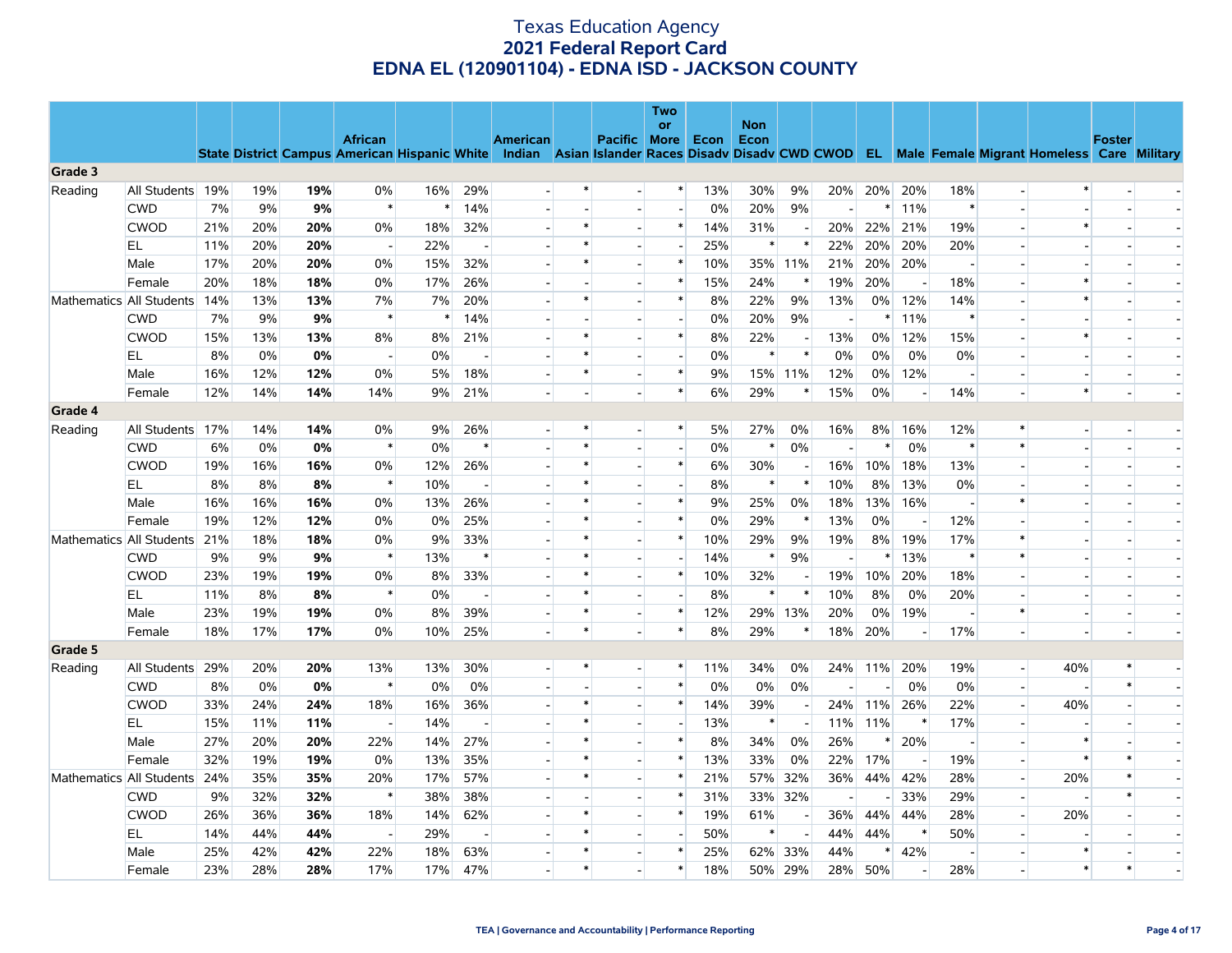|                                                         |                                   |     |     |     |                                                      |     |                          |                                                    |         |                     | Two                      |      |                    |         |                          |        |         |                |                          |                                                      |               |                          |
|---------------------------------------------------------|-----------------------------------|-----|-----|-----|------------------------------------------------------|-----|--------------------------|----------------------------------------------------|---------|---------------------|--------------------------|------|--------------------|---------|--------------------------|--------|---------|----------------|--------------------------|------------------------------------------------------|---------------|--------------------------|
|                                                         |                                   |     |     |     | <b>African</b>                                       |     |                          | <b>American</b>                                    |         | <b>Pacific More</b> | <b>or</b>                | Econ | <b>Non</b><br>Econ |         |                          |        |         |                |                          |                                                      | <b>Foster</b> |                          |
|                                                         |                                   |     |     |     | <b>State District Campus American Hispanic White</b> |     |                          | Indian Asian Islander Races Disady Disady CWD CWOD |         |                     |                          |      |                    |         |                          |        |         |                |                          | <b>EL</b> Male Female Migrant Homeless Care Military |               |                          |
| Science                                                 | All Students 12%                  |     | 11% | 11% | 7%                                                   | 0%  | 26%                      |                                                    | $\ast$  |                     | $\ast$                   | 3%   | 23%                | 9%      | 11%                      | 0%     | 14%     | 7%             |                          | 0%                                                   | $\ast$        |                          |
|                                                         | <b>CWD</b>                        | 6%  | 9%  | 9%  | $\ast$                                               | 0%  | 25%                      |                                                    |         |                     | $\ast$                   | 6%   | 17%                | 9%      | $\overline{\phantom{a}}$ |        | 13%     | 0%             | $\overline{\phantom{a}}$ | $\overline{a}$                                       | $\ast$        |                          |
|                                                         | <b>CWOD</b>                       | 13% | 11% | 11% | 9%                                                   | 0%  | 26%                      |                                                    | $\ast$  |                     | $\ast$                   | 2%   | 24%                |         | 11%                      | $0\%$  | 14%     | 8%             | $\bar{\phantom{a}}$      | 0%                                                   |               |                          |
|                                                         | EL                                | 4%  | 0%  | 0%  | $\overline{\phantom{a}}$                             | 0%  | $\overline{\phantom{a}}$ |                                                    | $\ast$  |                     | $\overline{a}$           | 0%   | $\ast$             |         | 0%                       | 0%     | ∗       | 0%             | $\blacksquare$           |                                                      |               |                          |
|                                                         | Male                              | 14% | 14% | 14% | 11%                                                  | 0%  | 27%                      |                                                    | $\ast$  |                     | $\ast$                   | 3%   | 28%                | 13%     | 14%                      | $\ast$ | 14%     |                |                          | $\ast$                                               |               |                          |
|                                                         | Female                            | 10% | 7%  | 7%  | $0\%$                                                | 0%  | 24%                      |                                                    |         |                     | $\ast$                   | 3%   | 17%                | 0%      | 8%                       | 0%     |         | 7%             |                          | $\ast$                                               | $\ast$        |                          |
| <b>STAAR Percent at Approaches Grade Level or Above</b> |                                   |     |     |     |                                                      |     |                          |                                                    |         |                     |                          |      |                    |         |                          |        |         |                |                          |                                                      |               |                          |
| <b>All Grades</b>                                       |                                   |     |     |     |                                                      |     |                          |                                                    |         |                     |                          |      |                    |         |                          |        |         |                |                          |                                                      |               |                          |
|                                                         | All Subjects   All Students 67%   |     | 74% | 72% | 62%                                                  | 65% | 83%                      |                                                    | $-189%$ |                     | 69%                      | 65%  | 83%                | 54%     | 75%                      |        | 64% 71% | 73%            | $\ast$                   | 76%                                                  |               |                          |
|                                                         | <b>CWD</b>                        | 38% | 42% | 54% | 63%                                                  | 41% | 65%                      |                                                    | $\ast$  |                     | 67%                      | 47%  | 67%                | 54%     |                          | 25%    | 47%     | 71%            | $\ast$                   |                                                      | $\ast$        |                          |
|                                                         | <b>CWOD</b>                       | 71% | 78% | 75% | 61%                                                  | 69% | 85%                      |                                                    | $-100%$ |                     | 70%                      | 68%  | 85%                |         | 75%                      | 69%    | 77%     | 73%            | $\overline{\phantom{a}}$ | 76%                                                  |               |                          |
|                                                         | EL                                | 47% | 66% | 64% | $\ast$                                               | 63% |                          |                                                    | 83%     |                     | $\overline{\phantom{a}}$ | 64%  | 67%                | 25%     | 69%                      | 64%    | 69%     | 61%            | $\overline{\phantom{a}}$ |                                                      |               |                          |
|                                                         | Male                              | 65% | 70% | 71% | 61%                                                  | 63% | 83%                      |                                                    | 80%     |                     | 50%                      | 64%  | 82%                | 47%     | 77%                      | 69%    | 71%     | $\overline{a}$ | $\ast$                   | 83%                                                  |               |                          |
|                                                         | Female                            | 69% | 77% | 73% | 63%                                                  | 66% | 82%                      |                                                    | $-100%$ |                     | 86%                      | 67%  |                    | 85% 71% | 73%                      | 61%    |         | 73%            | $\bar{\phantom{a}}$      | 60%                                                  | $\ast$        |                          |
| Reading                                                 | All Students                      | 68% | 70% | 73% | 68%                                                  | 67% | 79%                      |                                                    | 86%     |                     | 64%                      | 69%  | 79%                | 48%     | 77%                      | 69%    | 68%     | 78%            | $\ast$                   | 100%                                                 | $\ast$        |                          |
|                                                         | <b>CWD</b>                        | 35% | 32% | 48% | 67%                                                  | 37% | 56%                      |                                                    | $\ast$  |                     | ∗                        | 41%  | 60%                | 48%     |                          |        | 44%     | 58%            | $\ast$                   |                                                      | $\ast$        |                          |
|                                                         | <b>CWOD</b>                       | 72% | 75% | 77% | 68%                                                  | 73% | 83%                      |                                                    | $-100%$ |                     | 67%                      | 73%  | 82%                |         | 77%                      | 75%    | 74%     | 80%            | $\blacksquare$           | 100%                                                 |               |                          |
|                                                         | EL                                | 46% | 61% | 69% | $\ast$                                               | 69% |                          |                                                    | 80%     |                     | $\overline{\phantom{a}}$ | 68%  | $\ast$             |         | 75%                      | 69%    | 69%     | 69%            | $\overline{a}$           |                                                      |               |                          |
|                                                         | Male                              | 63% | 64% | 68% | 61%                                                  | 62% | 77%                      |                                                    | $\ast$  |                     | 40%                      | 63%  | 75%                | 44%     | 74%                      | 69%    | 68%     |                | $\ast$                   | $\ast$                                               |               |                          |
|                                                         | Female                            | 72% | 76% | 78% | 76%                                                  | 73% | 82%                      |                                                    | $\ast$  |                     | 83%                      | 74%  | 85%                | 58%     | 80%                      | 69%    |         | 78%            | $\overline{a}$           | $\ast$                                               | $\ast$        |                          |
|                                                         | Mathematics All Students          | 65% | 74% | 73% | 51%                                                  | 66% | 86%                      |                                                    | 86%     |                     | 82%                      | 65%  | 86%                | 57%     | 76%                      |        | 63% 74% | 72%            | $\ast$                   | 33%                                                  | $\ast$        |                          |
|                                                         | <b>CWD</b>                        | 39% | 48% | 57% | 67%                                                  | 42% | 69%                      |                                                    | $\ast$  |                     | $\ast$                   | 52%  | 67%                | 57%     | $\sim$                   |        | 50%     | 75%            | $\ast$                   |                                                      | $\ast$        | $\overline{\phantom{a}}$ |
|                                                         | <b>CWOD</b>                       | 68% | 78% | 76% | 49%                                                  | 70% | 89%                      |                                                    | $-100%$ |                     | 78%                      | 67%  | 89%                |         | 76%                      | 68%    | 80%     | 72%            |                          | 33%                                                  |               |                          |
|                                                         | EL.                               | 49% | 63% | 63% | $\ast$                                               | 62% | $\overline{a}$           |                                                    | 80%     |                     | $\overline{\phantom{a}}$ | 64%  | $\ast$             |         | 68%                      | 63%    | 69%     | 56%            | $\overline{a}$           |                                                      |               | $\overline{\phantom{a}}$ |
|                                                         | Male                              | 65% | 72% | 74% | 54%                                                  | 67% | 87%                      |                                                    |         |                     | 80%                      | 66%  | 85%                | 50%     | 80%                      | 69%    | 74%     |                | $\ast$                   | $\ast$                                               |               |                          |
|                                                         | Female                            | 65% | 76% | 72% | 48%                                                  | 65% | 86%                      |                                                    | $\ast$  |                     | 83%                      | 63%  | 88%                | 75%     | 72%                      | 56%    |         | 72%            |                          | $\ast$                                               |               |                          |
| Science                                                 | All Students 70%                  |     | 83% | 68% | 73%                                                  | 54% | 81%                      |                                                    | $\ast$  |                     | $\ast$                   | 57%  | 85%                | 59%     | 70%                      | 56%    | 72%     | 63%            | $\overline{a}$           | 100%                                                 | $\ast$        |                          |
|                                                         | <b>CWD</b>                        | 42% | 59% | 59% | $\ast$                                               | 50% | 75%                      |                                                    |         |                     | $\ast$                   | 50%  | 83%                | 59%     |                          |        | 47%     | 86%            | $\blacksquare$           |                                                      |               |                          |
|                                                         | <b>CWOD</b>                       | 74% | 86% | 70% | 82%                                                  | 55% | 82%                      |                                                    | $\ast$  |                     | $\ast$                   | 59%  | 85%                |         | 70%                      | 56%    | 80%     | 60%            | $\overline{a}$           | 100%                                                 |               |                          |
|                                                         | <b>EL</b>                         | 47% | 83% | 56% | $\overline{\phantom{a}}$                             | 43% |                          |                                                    | $\ast$  |                     | $\overline{a}$           | 50%  | $\ast$             |         | 56%                      | 56%    |         | 50%            | $\overline{\phantom{a}}$ |                                                      |               |                          |
|                                                         | Male                              | 70% | 84% | 72% | 78%                                                  | 55% | 87%                      |                                                    | $\ast$  | $\sim$              | $\ast$                   | 58%  | 90%                | 47%     | 80%                      |        | 72%     |                | $\sim$                   | $\ast$                                               |               |                          |
|                                                         | Female                            | 71% | 83% | 63% | 67%                                                  | 53% | 71%                      |                                                    | $\ast$  |                     | $\ast$                   | 56%  |                    | 78% 86% | 60%                      | 50%    |         | 63%            | $\overline{a}$           | $\ast$                                               | $\ast$        |                          |
| <b>STAAR Percent at Meets Grade Level or Above</b>      |                                   |     |     |     |                                                      |     |                          |                                                    |         |                     |                          |      |                    |         |                          |        |         |                |                          |                                                      |               |                          |
| <b>All Grades</b>                                       |                                   |     |     |     |                                                      |     |                          |                                                    |         |                     |                          |      |                    |         |                          |        |         |                |                          |                                                      |               |                          |
|                                                         | All Subjects   All Students   41% |     | 44% | 40% | 26%                                                  | 28% | 54%                      | $-$                                                | 56%     | $\sim$              | 42%                      | 30%  | 55%                | 29%     | 41%                      |        | 34% 41% | 38%            | $\ast$                   | 41%                                                  |               |                          |
|                                                         | <b>CWD</b>                        | 21% | 21% | 29% | 38%                                                  | 22% | 38%                      |                                                    | $\ast$  |                     | 17%                      | 26%  | 36%                | 29%     |                          | 13%    | 28%     | 32%            | $\ast$                   |                                                      | $\ast$        |                          |
|                                                         | <b>CWOD</b>                       | 44% | 47% | 41% | 24%                                                  | 29% | 57%                      |                                                    | 63%     |                     | 50%                      | 30%  | 58%                |         | 41%                      | 37%    | 44%     | 38%            | $\overline{\phantom{a}}$ | 41%                                                  |               |                          |
|                                                         | EL                                | 20% | 31% | 34% | $\ast$                                               | 29% |                          |                                                    | 67%     |                     |                          | 34%  | 33%                | 13%     | 37%                      | 34%    | 34%     | 34%            | $\overline{a}$           |                                                      |               |                          |
|                                                         | Male                              | 40% | 42% | 41% | 29%                                                  | 28% | 57%                      |                                                    | 40%     |                     | 33%                      | 31%  | 54%                | 28%     | 44%                      | 34%    | 41%     |                | $\ast$                   | 50%                                                  |               |                          |
|                                                         | Female                            | 42% | 46% | 38% | 23%                                                  | 28% | 51%                      |                                                    | 75%     |                     | 50%                      | 28%  | 57%                | 32%     | 38%                      | 34%    |         | 38%            | $\overline{a}$           | 20%                                                  | $\ast$        |                          |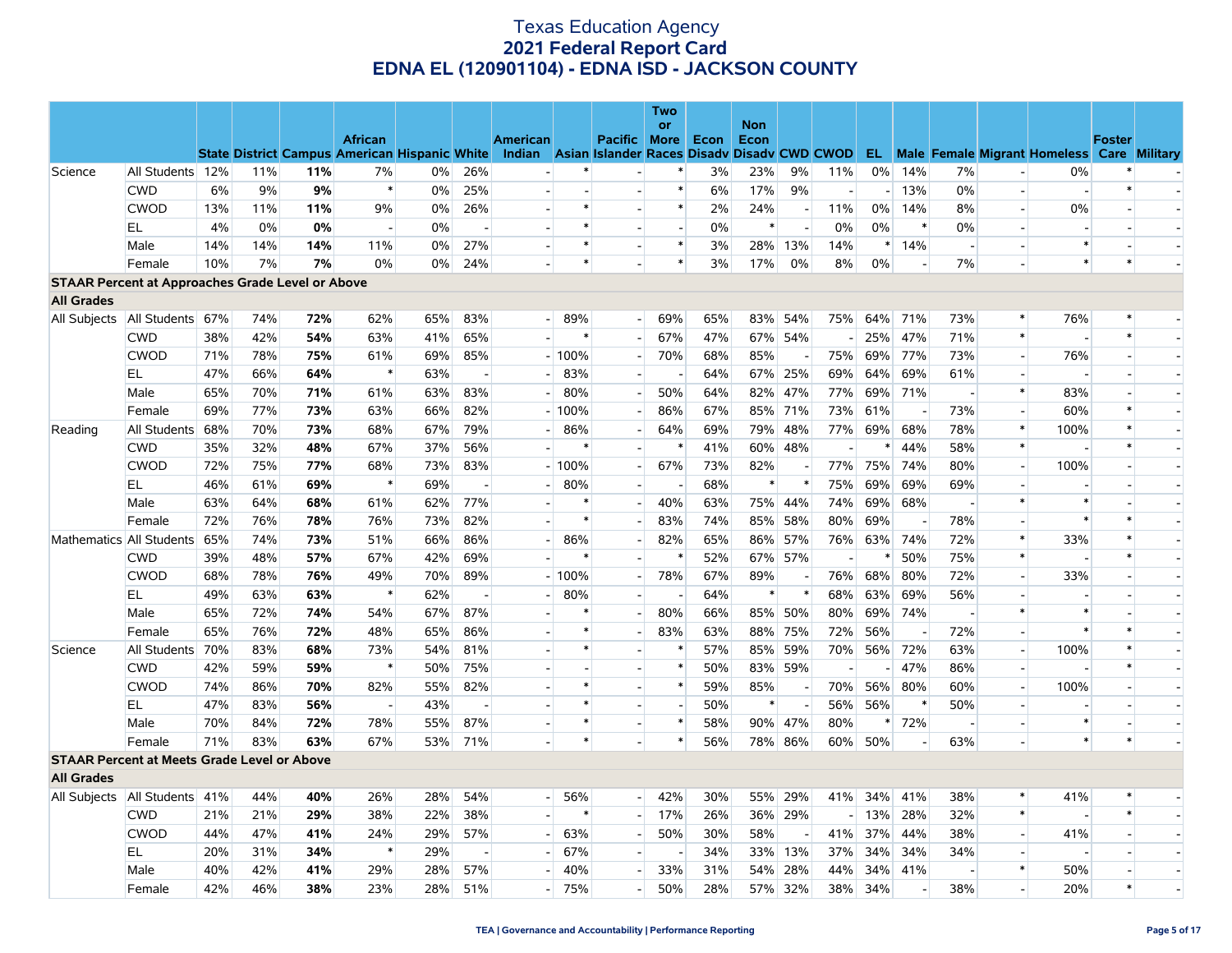|                                             |                  |     |     |     |                                                      |     |     |                 |         |                                             | Two                      |      |                    |     |     |     |     |     |                          |                                                      |               |  |
|---------------------------------------------|------------------|-----|-----|-----|------------------------------------------------------|-----|-----|-----------------|---------|---------------------------------------------|--------------------------|------|--------------------|-----|-----|-----|-----|-----|--------------------------|------------------------------------------------------|---------------|--|
|                                             |                  |     |     |     | <b>African</b>                                       |     |     | <b>American</b> |         | Pacific                                     | or<br><b>More</b>        | Econ | <b>Non</b><br>Econ |     |     |     |     |     |                          |                                                      | <b>Foster</b> |  |
|                                             |                  |     |     |     | <b>State District Campus American Hispanic White</b> |     |     | Indian          |         | Asian Islander Races Disady Disady CWD CWOD |                          |      |                    |     |     |     |     |     |                          | <b>EL</b> Male Female Migrant Homeless Care Military |               |  |
| Reading                                     | All Students 44% |     | 40% | 38% | 25%                                                  | 29% | 49% |                 | 43%     |                                             | 55%                      | 29%  | 51%                | 23% | 40% | 34% | 35% | 41% | $\ast$                   | 50%                                                  | $\ast$        |  |
|                                             | <b>CWD</b>       | 20% | 16% | 23% | 33%                                                  | 11% | 31% |                 | $\ast$  |                                             | $\ast$                   | 21%  | 27%                | 23% |     | ∗   | 19% | 33% | $\ast$                   |                                                      | $\ast$        |  |
|                                             | <b>CWOD</b>      | 47% | 43% | 40% | 24%                                                  | 32% | 51% |                 | 50%     |                                             | 56%                      | 30%  | 55%                |     | 40% | 39% | 38% | 42% | $\overline{a}$           | 50%                                                  |               |  |
|                                             | EL               | 20% | 22% | 34% | $\ast$                                               | 31% |     |                 | 60%     |                                             |                          | 32%  | $\ast$             |     | 39% | 34% | 38% | 31% | $\overline{\phantom{a}}$ |                                                      |               |  |
|                                             | Male             | 40% | 34% | 35% | 26%                                                  | 27% | 44% |                 | $\ast$  |                                             | 40%                      | 27%  | 45%                | 19% | 38% | 38% | 35% |     | $\ast$                   | $\ast$                                               |               |  |
|                                             | Female           | 48% | 46% | 41% | 24%                                                  | 30% | 55% |                 | $\ast$  |                                             | 67%                      | 31%  | 60%                | 33% | 42% | 31% |     | 41% |                          | $\ast$                                               | $\ast$        |  |
| Mathematics All Students                    |                  | 37% | 45% | 45% | 27%                                                  | 34% | 60% | ۰               | 86%     |                                             | 36%                      | 35%  | 61%                | 36% | 46% | 38% | 48% | 41% | $\ast$                   | 33%                                                  | $\ast$        |  |
|                                             | <b>CWD</b>       | 21% | 26% | 36% | 50%                                                  | 32% | 44% |                 |         |                                             |                          | 31%  | 47%                | 36% |     |     | 38% | 33% | $\ast$                   |                                                      | $\ast$        |  |
|                                             | <b>CWOD</b>      | 39% | 48% | 46% | 23%                                                  | 35% | 63% |                 | $-100%$ |                                             | 44%                      | 36%  | 63%                |     | 46% | 39% | 51% | 42% | $\overline{\phantom{a}}$ | 33%                                                  |               |  |
|                                             | ΕL               | 20% | 35% | 38% | $\ast$                                               | 31% |     |                 | 80%     |                                             |                          | 39%  | $\ast$             |     | 39% | 38% | 38% | 38% |                          |                                                      |               |  |
|                                             | Male             | 37% | 47% | 48% | 25%                                                  | 35% | 67% |                 | $\ast$  |                                             | 40%                      | 40%  | 60%                | 38% | 51% | 38% | 48% |     | $\ast$                   | $\ast$                                               |               |  |
|                                             | Female           | 36% | 44% | 41% | 29%                                                  | 33% | 52% |                 | $\ast$  |                                             | 33%                      | 30%  | 62%                | 33% | 42% | 38% |     | 41% |                          | $\ast$                                               |               |  |
| Science                                     | All Students     | 43% | 51% | 30% | 27%                                                  | 12% | 53% |                 | $\ast$  |                                             | $\ast$                   | 17%  | 51%                | 27% | 31% | 22% | 38% | 21% | $\overline{a}$           | 40%                                                  | $\ast$        |  |
|                                             | <b>CWD</b>       | 22% | 24% | 27% | $\ast$                                               | 25% | 38% |                 |         |                                             | $\ast$                   | 25%  | 33%                | 27% |     |     | 27% | 29% | $\sim$                   |                                                      | $\ast$        |  |
|                                             | <b>CWOD</b>      | 46% | 54% | 31% | 27%                                                  | 9%  | 56% |                 | $\ast$  |                                             | $\ast$                   | 15%  | 54%                |     | 31% | 22% | 42% | 20% | $\overline{a}$           | 40%                                                  |               |  |
|                                             | EL               | 17% | 44% | 22% | $\overline{\phantom{a}}$                             | 14% |     |                 | $\ast$  |                                             | $\overline{\phantom{a}}$ | 25%  | $\ast$             |     | 22% | 22% | ∗   | 33% | $\overline{a}$           |                                                      |               |  |
|                                             | Male             | 44% | 51% | 38% | 44%                                                  | 9%  | 63% |                 | *       |                                             | $\ast$                   | 19%  | 62%                | 27% | 42% | ∗   | 38% |     |                          | $\ast$                                               |               |  |
|                                             | Female           | 42% | 50% | 21% | $0\%$                                                | 13% | 35% |                 | $\ast$  |                                             | $\ast$                   | 15%  | 33%                | 29% | 20% | 33% |     | 21% |                          | $\ast$                                               | $\star$       |  |
| <b>STAAR Percent at Masters Grade Level</b> |                  |     |     |     |                                                      |     |     |                 |         |                                             |                          |      |                    |     |     |     |     |     |                          |                                                      |               |  |
| <b>All Grades</b>                           |                  |     |     |     |                                                      |     |     |                 |         |                                             |                          |      |                    |     |     |     |     |     |                          |                                                      |               |  |
| All Subjects   All Students   18%           |                  |     | 17% | 19% | 7%                                                   | 10% | 32% |                 | $-17%$  | $-1$                                        | 15%                      | 10%  | 32%                | 11% | 20% | 12% | 21% | 17% | $\ast$                   | 24%                                                  | $\ast$        |  |
|                                             | <b>CWD</b>       | 7%  | 6%  | 11% | 6%                                                   | 9%  | 18% |                 | $\ast$  |                                             | 0%                       | 9%   | 14%                | 11% |     | 0%  | 13% | 6%  | $\ast$                   |                                                      | $\ast$        |  |
|                                             | CWOD             | 19% | 19% | 20% | 7%                                                   | 11% | 34% |                 | 19%     |                                             | 20%                      | 10%  | 35%                |     | 20% | 14% | 23% | 18% |                          | 24%                                                  |               |  |
|                                             | EL               | 7%  | 7%  | 12% | $\ast$                                               | 10% |     |                 | 25%     |                                             |                          | 14%  | 0%                 | 0%  | 14% | 12% | 9%  | 16% | $\overline{a}$           | $\overline{\phantom{a}}$                             |               |  |
|                                             | Male             | 17% | 18% | 21% | 9%                                                   | 10% | 34% |                 | 10%     |                                             | 17%                      | 11%  | 34%                | 13% | 23% | 9%  | 21% |     | $\ast$                   | 25%                                                  |               |  |
|                                             | Female           | 19% | 17% | 17% | 4%                                                   | 10% | 29% |                 | 25%     |                                             | 14%                      | 9%   | 30%                | 6%  | 18% | 16% |     | 17% | $\overline{a}$           | 20%                                                  | $\ast$        |  |
| Reading                                     | All Students     | 18% | 14% | 18% | 5%                                                   | 13% | 28% |                 | 0%      |                                             | 9%                       | 10%  | 30%                | 2%  | 20% | 13% | 18% | 17% | $\ast$                   | 50%                                                  | $\ast$        |  |
|                                             | <b>CWD</b>       | 6%  | 2%  | 2%  | 0%                                                   | 0%  | 6%  |                 | $\ast$  |                                             | ∗                        | 0%   | 7%                 | 2%  |     | ∗   | 3%  | 0%  | $\ast$                   |                                                      | $\star$       |  |
|                                             | <b>CWOD</b>      | 20% | 16% | 20% | 5%                                                   | 15% | 31% |                 | 0%      |                                             | 11%                      | 11%  | 34%                |     | 20% | 14% | 22% | 18% | $\overline{a}$           | 50%                                                  |               |  |
|                                             | EL               | 7%  | 4%  | 13% | $\ast$                                               | 15% |     |                 | 0%      |                                             |                          | 14%  | $\ast$             |     | 14% | 13% | 13% | 13% |                          |                                                      |               |  |
|                                             | Male             | 16% | 14% | 18% | 9%                                                   | 14% | 28% |                 | $\ast$  |                                             | 0%                       | 9%   | 32%                | 3%  | 22% | 13% | 18% |     | $\ast$                   | $\ast$                                               |               |  |
|                                             | Female           | 21% | 15% | 17% | 0%                                                   | 13% | 29% |                 | $\ast$  |                                             | 17%                      | 10%  | 29%                | 0%  | 18% | 13% |     | 17% | $\overline{a}$           | $\ast$                                               | $\ast$        |  |
| Mathematics All Students                    |                  | 17% | 19% | 23% | 9%                                                   | 12% | 37% |                 | 43%     |                                             | 27%                      | 14%  | 38%                | 20% | 23% | 16% | 25% | 20% | $\ast$                   | 17%                                                  | $\ast$        |  |
|                                             | <b>CWD</b>       | 8%  | 12% | 20% | 17%                                                  | 21% | 25% |                 | $\ast$  |                                             |                          | 21%  | 20%                | 20% |     |     | 22% | 17% | $\ast$                   |                                                      | $\ast$        |  |
|                                             | <b>CWOD</b>      | 18% | 20% | 23% | 8%                                                   | 10% | 39% |                 | 50%     |                                             | 33%                      | 12%  | 40%                |     | 23% | 18% | 26% | 20% | $\overline{\phantom{a}}$ | 17%                                                  |               |  |
|                                             | ΕL               | 8%  | 10% | 16% | $\ast$                                               | 8%  |     |                 | 60%     |                                             |                          | 18%  | $\ast$             |     | 18% | 16% | 6%  | 25% |                          |                                                      |               |  |
|                                             | Male             | 18% | 21% | 25% | 8%                                                   | 11% | 43% |                 | $\ast$  |                                             | 40%                      | 16%  | 38%                | 22% | 26% | 6%  | 25% |     | $\ast$                   | $\ast$                                               |               |  |
|                                             | Female           | 16% | 17% | 20% | 10%                                                  | 13% | 30% |                 | $\ast$  |                                             | 17%                      | 11%  | 37%                | 17% | 20% | 25% |     | 20% |                          | $\ast$                                               | $\ast$        |  |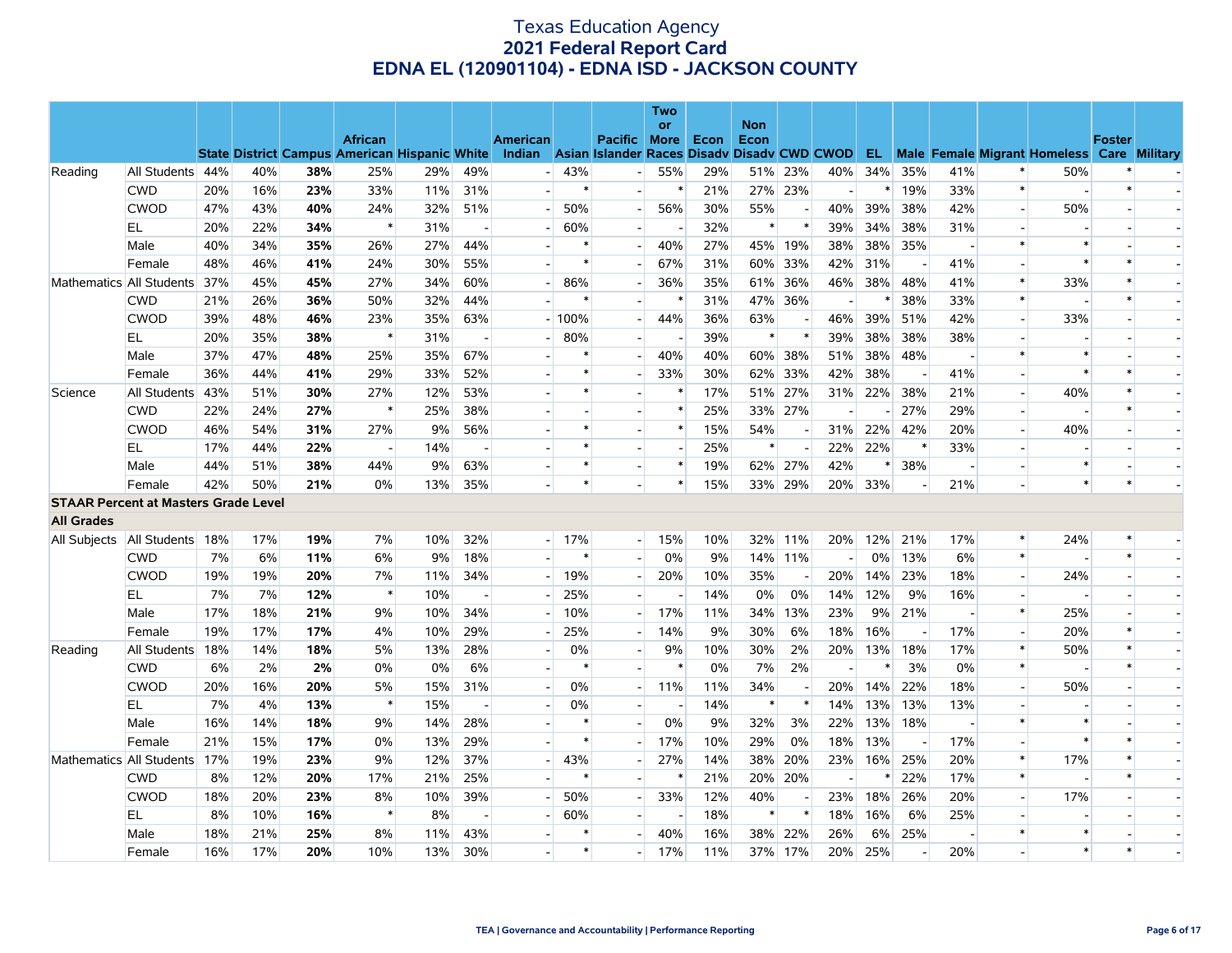|         |              |     |     |     | <b>African</b><br>State District Campus American Hispanic White |       |     | American<br>Indian | <b>Pacific</b><br>Asian Islander Races Disady Disady CWD CWOD | <b>Two</b><br>or<br><b>More</b> | Econ | <b>Non</b><br><b>Econ</b> |     |     | -EL   |     |       | Male Female Migrant Homeless Care Military | <b>Foster</b> |  |
|---------|--------------|-----|-----|-----|-----------------------------------------------------------------|-------|-----|--------------------|---------------------------------------------------------------|---------------------------------|------|---------------------------|-----|-----|-------|-----|-------|--------------------------------------------|---------------|--|
| Science | All Students | 19% | 21% | 11% | 7%                                                              | $0\%$ | 26% |                    |                                                               |                                 | 3%   | 23%                       | 9%  | 11% | $0\%$ | 14% | 7%    | 0%                                         |               |  |
|         | <b>CWD</b>   | 8%  | 6%  | 9%  |                                                                 | $0\%$ | 25% |                    |                                                               |                                 | 6%   | 17%                       | 9%  |     |       | 13% | $0\%$ |                                            |               |  |
|         | <b>CWOD</b>  | 20% | 23% | 11% | 9%                                                              | 0%    | 26% |                    |                                                               |                                 | 2%   | 24%                       |     | 11% | $0\%$ | 14% | 8%    | 0%                                         |               |  |
|         | EL           | 4%  | 6%  | 0%  |                                                                 | $0\%$ |     |                    |                                                               |                                 | 0%   |                           |     | 0%  | $0\%$ |     | 0%    |                                            |               |  |
|         | Male         | 20% | 22% | 14% | 11%                                                             | $0\%$ | 27% |                    |                                                               |                                 | 3%   | 28%                       | 13% | 14% |       | 14% |       |                                            |               |  |
|         | Female       | 18% | 20% | 7%  | 0%                                                              | $0\%$ | 24% |                    |                                                               |                                 | 3%   | 17%                       | 0%  | 8%  | 0%    |     | 7%    |                                            |               |  |

- Indicates there are no students in the group.

\* Indicates results are masked due to small numbers to protect student confidentiality.

#### **Part (iii): Academic Growth and Graduation Rate**

#### **Part (iii)(I): Academic Growth**

This section provides information on students' academic growth for mathematics and reading/ELA for public elementary schools and secondary schools which don't have a graduation rate, for the 2020-21 school year. These results include all students tested, regardless of whether they were in the accountability subset. (CWD: children with disability; CWOD: children without disability; EL: English learner)

 *USDE waived reporting requirements in Section 1111(h)(1)(C)(iii)(I) (other academic indicator results for schools that are not high schools) for the 2020-21 school year.*

#### **Part (iii)(II): Graduation Rate**

This section provides information on high school graduation rates for the class of 2020.

### **There is no data for this campus.**

#### **Part (iv): English Language Proficiency**

This section provides information on the number and percentage of English learners achieving English language proficiency based on the 2021 Texas English Language Proficiency Assessment System (TELPAS) data. (EL: English learner)

| <b>Total</b> | <b>EL in Proficiency</b> | <b>Rate of</b> |
|--------------|--------------------------|----------------|
| <b>Class</b> | of EL                    | Proficiency    |
| 75           | 13                       |                |

- Indicates there are no students in the group.
- \* Indicates results are masked due to small numbers to protect student confidentiality.
- $\diamond$  Indicates data reporting does not meet for Minimum Size.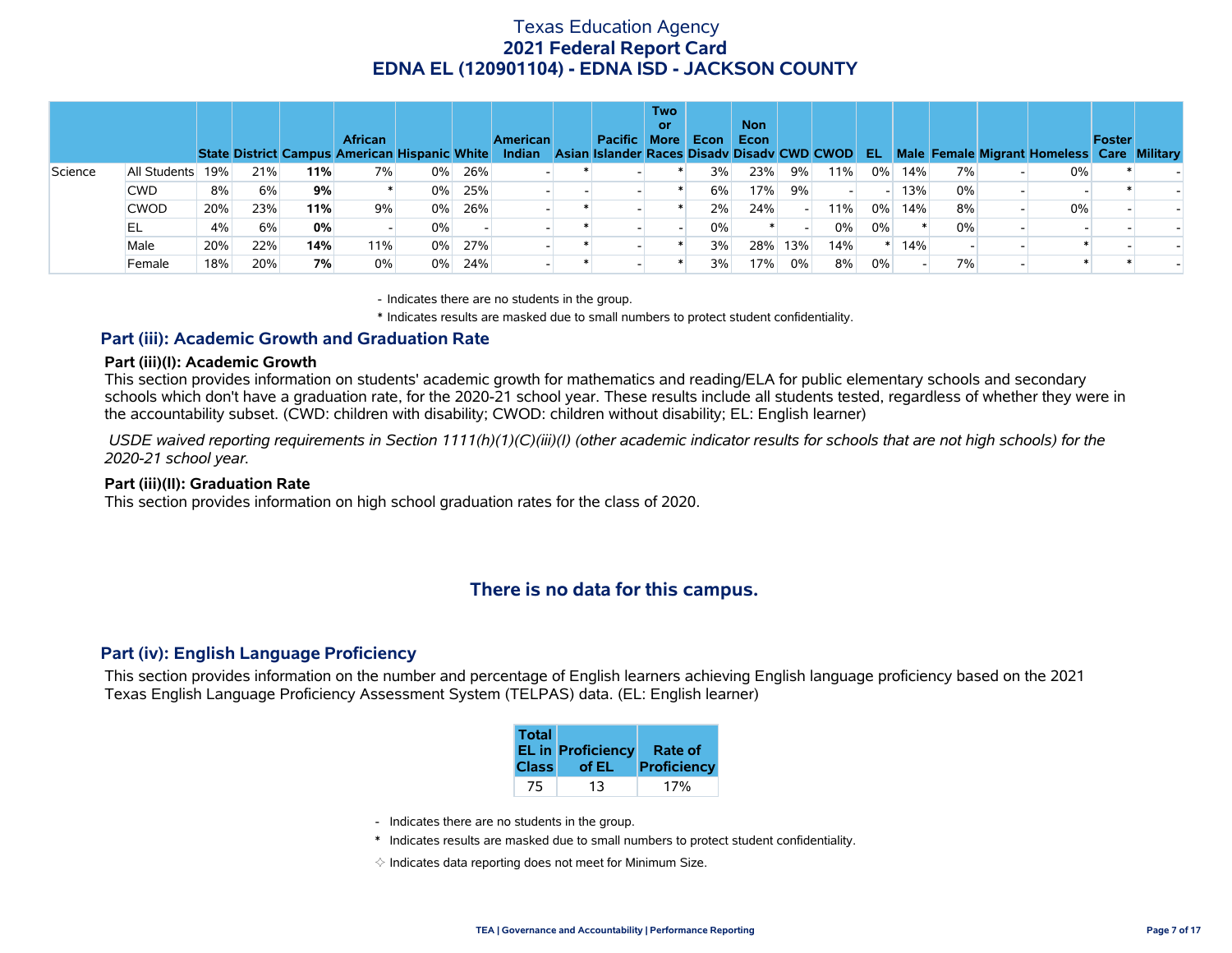### **Part (v): School Quality or Student Success (SQSS)**

This section provides information on school quality or student success, which is college, career and military readiness (CCMR) for high schools and average performance rate of the three STAAR performance levels of all students, regardless of whether they were in the accountability subset, for elementary and secondary schools without a graduation rate. (CWD: children with disability; EL: English learner)

|                                                                                                                                                                           | All                      | <b>African</b> |    |                          | Indian                   |                          | <b>Pacific</b>           | Two<br>0ľ<br><b>More</b> | Econ   |    | EL |  |  |  |
|---------------------------------------------------------------------------------------------------------------------------------------------------------------------------|--------------------------|----------------|----|--------------------------|--------------------------|--------------------------|--------------------------|--------------------------|--------|----|----|--|--|--|
| <b>American</b><br><b>Students American Hispanic White</b><br>Asian Islander Races Disady CWD<br>Student Success (Student Achievement Domain Score: STAAR Component Only) |                          |                |    |                          |                          |                          |                          |                          |        |    |    |  |  |  |
| <b>STAAR Component Score</b>                                                                                                                                              | 44                       | 32             | 34 | 56                       |                          | 54                       | $\overline{\phantom{a}}$ | 42                       | 35     | 31 | 37 |  |  |  |
| <b>School Quality (College, Career, and Military Readiness Performance)</b>                                                                                               |                          |                |    |                          |                          |                          |                          |                          |        |    |    |  |  |  |
| <b>%Students meeting CCMR</b>                                                                                                                                             | $\overline{\phantom{a}}$ |                |    | $\overline{\phantom{0}}$ | $\overline{\phantom{0}}$ | $\overline{\phantom{0}}$ | $\overline{\phantom{a}}$ | $\overline{\phantom{0}}$ | $\sim$ |    |    |  |  |  |

- Indicates there are no students in the group.

\* Indicates results are masked due to small numbers to protect student confidentiality.

### **Part (vi): Goal Meeting Status**

This section provides information on the progress of all students and each student group toward meeting the long-term goals or interim objectives on STAAR academic performance, federal graduation rate, and English learners' language proficiency. (CWD: children with disability; EL: English learner)

 *USDE waived reporting requirements in Section 1111(h)(1)(C)(vi) (progress toward meeting long-term goals and measurements of interim progress) for the 2020-21 school year.*

#### **Part (vii): STAAR Participation**

This section provides the percentage of students assessed and not assessed on STAAR for mathematics, reading/ELA, and science. (CWD: children with disability; CWOD: children without disability; EL: English learner)

|                           |              |      | <b>African</b><br><b>Campus American Hispanic White</b> |      |           | <b>American</b><br>Indian |         | <b>Pacific</b><br>Asian Islander Races Disady Disady CWD CWOD | Two<br>or<br><b>More</b> | Econ | <b>Non</b><br>Econ |             | -EL       |                |      | <b>Male Female Migrant</b> |
|---------------------------|--------------|------|---------------------------------------------------------|------|-----------|---------------------------|---------|---------------------------------------------------------------|--------------------------|------|--------------------|-------------|-----------|----------------|------|----------------------------|
| <b>Participation Rate</b> |              |      |                                                         |      |           |                           |         |                                                               |                          |      |                    |             |           |                |      |                            |
| <b>All Subjects</b>       | All Students | 100% | 99%                                                     |      | 100% 100% |                           | $-100%$ |                                                               | 100%                     | 100% |                    | 100% 100%   |           | 100% 100% 100% | 100% |                            |
|                           | <b>CWD</b>   | 100% | 100%                                                    | 100% | 100%      |                           |         |                                                               | $100\%$                  | 100% |                    | 100% 100%   |           | $-100\%$ 100%  | 100% |                            |
|                           | <b>CWOD</b>  | 100% | 99%                                                     | 100% | 100%      |                           | $-100%$ |                                                               | 100%                     | 100% | 100%               |             |           | 100% 100% 100% | 100% |                            |
|                           | ΈL           | 100% |                                                         | 100% |           |                           | $-100%$ |                                                               |                          | 100% |                    | 100% 100% l |           | 100% 100% 100% | 100% |                            |
|                           | Male         | 100% | 98%                                                     | 100% | 100%      |                           | $-100%$ |                                                               | 100%                     | 100% |                    | 100% 100% l |           | 100% 100% 100% |      |                            |
|                           | Female       | 100% | 100%                                                    | 100% | 100%      |                           | $-100%$ |                                                               | $100\%$                  | 100% |                    | 100% 100% l | 100% 100% |                | 100% |                            |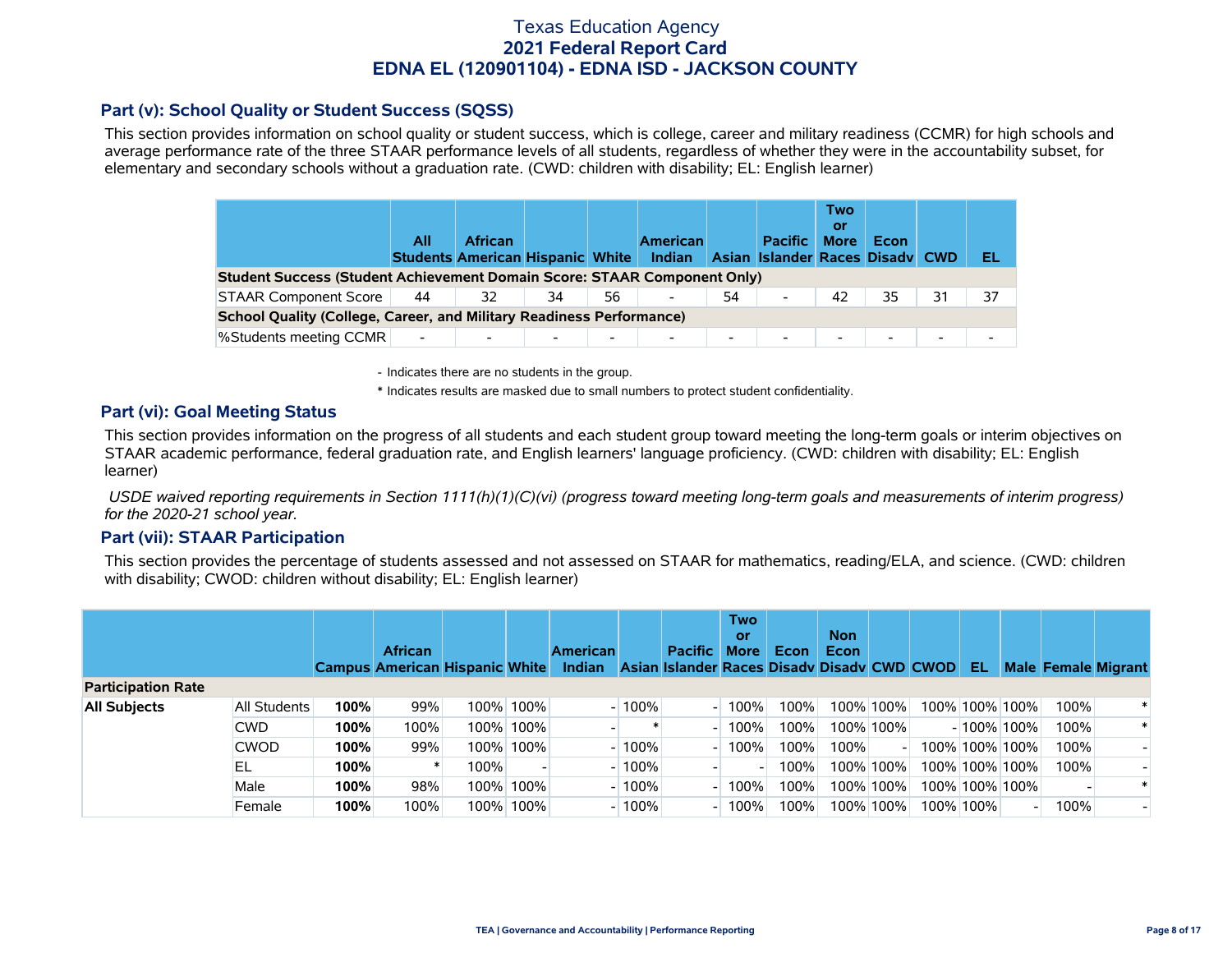|                                          |                     |      | <b>African</b><br>Campus American Hispanic White Indian Asian Islander Races Disadv Disadv CWD CWOD EL |      |                          | <b>American</b> |                | Pacific More             | Two<br><b>or</b>                 | Econ           | <b>Non</b><br>Econ |                          |                          |                          |                          |                | <b>Male Female Migrant</b> |
|------------------------------------------|---------------------|------|--------------------------------------------------------------------------------------------------------|------|--------------------------|-----------------|----------------|--------------------------|----------------------------------|----------------|--------------------|--------------------------|--------------------------|--------------------------|--------------------------|----------------|----------------------------|
| Reading                                  | <b>All Students</b> | 100% | 98%                                                                                                    |      | 100% 100%                |                 | $-100%$        |                          | $-100%$                          | 99%            | 100% 100%          |                          |                          | 100% 100%                | 99%                      | 100%           |                            |
|                                          | <b>CWD</b>          | 100% | 100%                                                                                                   |      | 100% 100%                |                 | $\ast$         |                          | $\ast$                           | 100%           | 100% 100%          |                          | $\overline{a}$           |                          | $*100%$                  | 100%           | $\ast$                     |
|                                          | <b>CWOD</b>         | 100% | 97%                                                                                                    |      | 100% 100%                |                 | $-100%$        |                          | $-100%$                          | 99%            | 100%               |                          |                          | 100% 100%                | 99%                      | 100%           |                            |
|                                          | EL.                 | 100% | $\ast$                                                                                                 | 100% |                          |                 | $-100%$        |                          | $\blacksquare$                   | 100%           | $\pmb{\ast}$       | $\ast$                   |                          | 100% 100% 100%           |                          | 100%           |                            |
|                                          | Male                | 99%  | 96%                                                                                                    |      | 100% 100%                |                 | $\ast$         | $\overline{\phantom{a}}$ | 100%                             | 99%            | 100% 100%          |                          |                          | 99% 100%                 | 99%                      |                | $\ast$                     |
|                                          | Female              | 100% | 100%                                                                                                   |      | 100% 100%                |                 | $\ast$         |                          | 100%                             | 100%           |                    | 100% 100%                |                          | 100% 100%                |                          | 100%           |                            |
| <b>Mathematics</b>                       | All Students        | 100% | 100%                                                                                                   |      | 100% 100%                |                 | $-100%$        |                          | 100%                             | 100%           |                    | 100% 100%                |                          | 100% 100% 100%           |                          | 100%           | $\ast$                     |
|                                          | <b>CWD</b>          | 100% | 100%                                                                                                   |      | 100% 100%                |                 | $\ast$         |                          | $\ast$                           | 100%           | 100% 100%          |                          |                          |                          | * 100%                   | 100%           | $\ast$                     |
|                                          | <b>CWOD</b>         | 100% | 100%                                                                                                   |      | 100% 100%                |                 | $-100%$        |                          | $- 100%$                         | 100%           | 100%               |                          |                          | 100% 100% 100%           |                          | 100%           |                            |
|                                          | EL                  | 100% | $\ast$                                                                                                 | 100% |                          |                 | $-100%$        |                          | $\overline{\phantom{a}}$         | 100%           | $\ast$             | $\ast$                   |                          | 100% 100% 100%           |                          | 100%           |                            |
|                                          | Male                | 100% | 100%                                                                                                   |      | 100% 100%                |                 | $\ast$         |                          | 100%                             | 100%           | 100% 100%          |                          |                          | 100% 100% 100%           |                          |                | $\ast$                     |
|                                          | Female              | 100% | 100%                                                                                                   |      | 100% 100%                |                 | $\ast$         |                          | 100%<br>$\overline{\phantom{a}}$ | 100%           |                    | 100% 100%                |                          | 100% 100%                |                          | 100%           |                            |
| <b>Science</b>                           | All Students        | 100% | 100%                                                                                                   |      | 100% 100%                |                 | $\ast$         | $\overline{\phantom{a}}$ | $\ast$                           | 100%           | 100% 100%          |                          |                          | 100% 100% 100%           |                          | 100%           |                            |
|                                          | <b>CWD</b>          | 100% | $\ast$                                                                                                 |      | 100% 100%                |                 |                | $\blacksquare$           | $\ast$                           | 100%           | 100% 100%          |                          |                          |                          | $-100%$                  | 100%           |                            |
|                                          | <b>CWOD</b>         | 100% | 100%                                                                                                   |      | 100% 100%                |                 | $\ast$         |                          | $\ast$                           | 100%           | 100%               |                          |                          | 100% 100% 100%           |                          | 100%           |                            |
|                                          | EL                  | 100% |                                                                                                        | 100% |                          |                 | $\ast$         | $\overline{a}$           |                                  | 100%           | $\ast$             |                          |                          | 100% 100%                | $\ast$                   | 100%           |                            |
|                                          | Male                | 100% | 100%                                                                                                   |      | 100% 100%                |                 | $\ast$         | $\overline{a}$           | $\ast$                           | 100%           | 100% 100%          |                          | 100%                     |                          | * 100%                   |                |                            |
|                                          | Female              | 100% | 100%                                                                                                   |      | 100% 100%                |                 | $\ast$         |                          | $\ast$                           | 100%           | 100% 100%          |                          |                          | 100% 100%                | $\overline{a}$           | 100%           |                            |
| <b>SAT/ACT All Subjects All Students</b> |                     |      |                                                                                                        |      |                          |                 |                |                          | $\overline{a}$                   | $\blacksquare$ |                    |                          |                          |                          | $\overline{a}$           |                |                            |
|                                          | <b>CWD</b>          |      |                                                                                                        |      |                          |                 | $\blacksquare$ | $\overline{\phantom{a}}$ | $\overline{\phantom{a}}$         |                |                    |                          |                          | $\overline{\phantom{a}}$ | $\overline{\phantom{a}}$ |                |                            |
|                                          | <b>CWOD</b>         |      |                                                                                                        |      |                          |                 |                | $\overline{\phantom{a}}$ |                                  |                |                    |                          |                          |                          | $\blacksquare$           |                |                            |
|                                          | EL.                 |      |                                                                                                        |      |                          |                 |                |                          |                                  |                |                    |                          |                          |                          | $\overline{a}$           |                |                            |
|                                          | Male                |      |                                                                                                        |      |                          |                 | $\blacksquare$ | $\overline{a}$           | $\blacksquare$                   | $\overline{a}$ | $\sim$             |                          |                          |                          | $\blacksquare$           | $\blacksquare$ |                            |
|                                          | Female              |      |                                                                                                        |      |                          |                 | $\overline{a}$ | $\blacksquare$           | $\blacksquare$                   |                |                    |                          |                          |                          |                          |                |                            |
| <b>Non-Participation Rate</b>            |                     |      |                                                                                                        |      |                          |                 |                |                          |                                  |                |                    |                          |                          |                          |                          |                |                            |
| <b>All Subjects</b>                      | All Students        | 0%   | $1\%$                                                                                                  | 0%   | 0%                       | $\Box$          | 0%             | $\overline{\phantom{0}}$ | 0%                               | 0%             | 0%                 | 0%                       | 0%                       | 0%                       | 0%                       | 0%             | $\ast$                     |
|                                          | <b>CWD</b>          | 0%   | 0%                                                                                                     | 0%   | $0\%$                    | $\overline{a}$  | $\ast$         | $\overline{\phantom{a}}$ | 0%                               | $0\%$          | $0\%$              | 0%                       | $\sim$                   | 0%                       | 0%                       | $0\%$          | $\ast$                     |
|                                          | <b>CWOD</b>         | 0%   | $1\%$                                                                                                  | 0%   | 0%                       |                 | $0\%$          | $\overline{a}$           | 0%                               | $0\%$          | 0%                 | $\sim$                   | 0%                       | 0%                       | 0%                       | 0%             |                            |
|                                          | EL                  | 0%   | $\ast$                                                                                                 | 0%   |                          |                 | $0\%$          | $\overline{\phantom{a}}$ |                                  | $0\%$          | 0%                 | 0%                       | 0%                       | 0%                       | 0%                       | $0\%$          |                            |
|                                          | Male                | 0%   | 2%                                                                                                     | 0%   | $0\%$                    | $\overline{a}$  | $0\%$          | $\mathbf{L}$             | 0%                               | 0%             | 0%                 | 0%                       | 0%                       | 0%                       | 0%                       | $\overline{a}$ | $\ast$                     |
|                                          | Female              | 0%   | 0%                                                                                                     | 0%   | $0\%$                    |                 | $0\%$          | $\overline{a}$           | 0%                               | $0\%$          | 0%                 | 0%                       | 0%                       | 0%                       | $\blacksquare$           | $0\%$          |                            |
| Reading                                  | <b>All Students</b> | 0%   | 2%                                                                                                     | 0%   | $0\%$                    |                 | 0%             |                          | $0\%$                            | 1%             | $0\%$              | 0%                       | 0%                       | 0%                       | $1\%$                    | 0%             | $\ast$                     |
|                                          | <b>CWD</b>          | 0%   | 0%                                                                                                     | 0%   | 0%                       |                 | $\ast$         | $\overline{a}$           | $\ast$                           | 0%             | 0%                 | 0%                       | $\overline{\phantom{a}}$ | $\ast$                   | 0%                       | 0%             | $\ast$                     |
|                                          | <b>CWOD</b>         | 0%   | 3%                                                                                                     | 0%   | $0\%$                    | $\overline{a}$  | $0\%$          | $\overline{\phantom{a}}$ | 0%                               | 1%             | $0\%$              | $\overline{\phantom{a}}$ | 0%                       | 0%                       | $1\%$                    | 0%             |                            |
|                                          | EL                  | 0%   | $\ast$                                                                                                 | 0%   | $\overline{\phantom{a}}$ | $\Box$          | 0%             | $\overline{a}$           | $\overline{\phantom{a}}$         | 0%             | $\ast$             | $\ast$                   | 0%                       | 0%                       | 0%                       | 0%             |                            |
|                                          | Male                | 1%   | 4%                                                                                                     | 0%   | $0\%$                    |                 | $\ast$         | $\Box$                   | $0\%$                            | $1\%$          | $0\%$              | 0%                       | $1\%$                    | 0%                       | $1\%$                    |                | $\ast$                     |
|                                          | Female              | 0%   | 0%                                                                                                     | 0%   | 0%                       |                 | $\ast$         | $\overline{\phantom{a}}$ | 0%                               | 0%             | $0\%$              | 0%                       | 0%                       | 0%                       | $\sim$                   | 0%             |                            |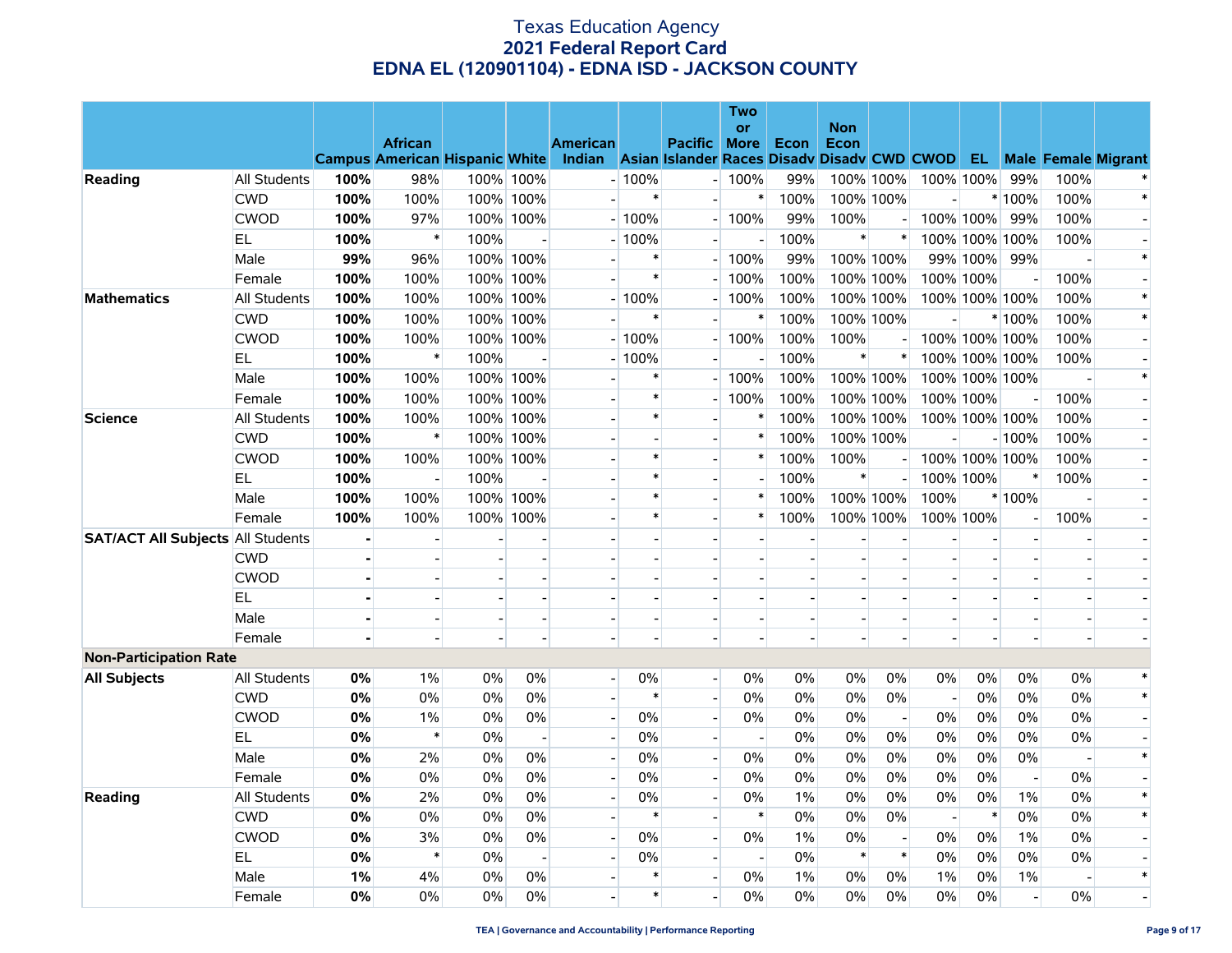|                                          |                     |    | <b>African</b><br><b>Campus American Hispanic White</b> |       |                          | <b>American</b><br>Indian Asian Islander Races Disady Disady CWD CWOD |        | <b>Pacific</b> | <b>Two</b><br>or<br><b>More</b> | Econ  | <b>Non</b><br><b>Econ</b> |       |                          | EL.   |                          |       | <b>Male Female Migrant</b> |
|------------------------------------------|---------------------|----|---------------------------------------------------------|-------|--------------------------|-----------------------------------------------------------------------|--------|----------------|---------------------------------|-------|---------------------------|-------|--------------------------|-------|--------------------------|-------|----------------------------|
| <b>Mathematics</b>                       | <b>All Students</b> | 0% | $0\%$                                                   | $0\%$ | $0\%$                    | - 1                                                                   | $0\%$  |                | $0\%$                           | $0\%$ | $0\%$                     | $0\%$ | $0\%$                    | $0\%$ | $0\%$                    | $0\%$ |                            |
|                                          | <b>CWD</b>          | 0% | $0\%$                                                   | $0\%$ | 0%                       |                                                                       |        |                |                                 | $0\%$ | 0%                        | $0\%$ |                          |       | 0%                       | 0%    |                            |
|                                          | <b>CWOD</b>         | 0% | $0\%$                                                   | $0\%$ | 0%                       |                                                                       | 0%     |                | 0%                              | 0%    | $0\%$                     |       | 0%                       | $0\%$ | $0\%$                    | $0\%$ |                            |
|                                          | EL                  | 0% |                                                         | $0\%$ | $\overline{\phantom{a}}$ |                                                                       | 0%     |                |                                 | $0\%$ | $\ast$                    |       | $0\%$                    | $0\%$ | $0\%$                    | $0\%$ |                            |
|                                          | Male                | 0% | $0\%$                                                   | 0%    | 0%                       |                                                                       | $\ast$ |                | 0%                              | $0\%$ | 0%                        | $0\%$ | $0\%$                    | $0\%$ | 0%                       |       |                            |
|                                          | Female              | 0% | $0\%$                                                   | $0\%$ | 0%                       |                                                                       |        |                | 0%                              | 0%    | 0%                        | $0\%$ | $0\%$                    | 0%    |                          | 0%    |                            |
| <b>Science</b>                           | All Students        | 0% | $0\%$                                                   | $0\%$ | 0%                       |                                                                       | $\ast$ |                | $\ast$                          | $0\%$ | $0\%$                     | $0\%$ | $0\%$                    | 0%    | $0\%$                    | 0%    |                            |
|                                          | <b>CWD</b>          | 0% |                                                         | $0\%$ | 0%                       |                                                                       |        |                |                                 | $0\%$ | 0%                        | $0\%$ | $\overline{\phantom{0}}$ |       | $0\%$                    | 0%    |                            |
|                                          | <b>CWOD</b>         | 0% | 0%                                                      | $0\%$ | 0%                       |                                                                       |        |                |                                 | 0%    | 0%                        |       | 0%                       | $0\%$ | $0\%$                    | 0%    |                            |
|                                          | EL                  | 0% |                                                         | 0%    |                          |                                                                       |        |                |                                 | 0%    |                           |       | $0\%$                    | $0\%$ |                          | 0%    |                            |
|                                          | Male                | 0% | 0%                                                      | 0%    | 0%                       |                                                                       |        |                |                                 | $0\%$ | 0%                        | $0\%$ | 0%                       |       | 0%                       |       |                            |
|                                          | Female              | 0% | $0\%$                                                   | $0\%$ | 0%                       |                                                                       |        |                |                                 | $0\%$ | 0%                        | $0\%$ | $0\%$                    | $0\%$ | $\overline{\phantom{0}}$ | 0%    |                            |
| <b>SAT/ACT All Subjects All Students</b> |                     |    |                                                         |       |                          |                                                                       |        |                |                                 |       |                           |       |                          |       |                          |       |                            |
|                                          | <b>CWD</b>          |    |                                                         |       |                          |                                                                       |        |                |                                 |       |                           |       |                          |       |                          |       |                            |
|                                          | <b>CWOD</b>         |    |                                                         |       |                          |                                                                       |        |                |                                 |       |                           |       |                          |       |                          |       |                            |
|                                          | EL                  |    |                                                         |       |                          |                                                                       |        |                |                                 |       |                           |       |                          |       |                          |       |                            |
|                                          | Male                |    |                                                         |       |                          |                                                                       |        |                |                                 |       |                           |       |                          |       |                          |       |                            |
|                                          | Female              |    |                                                         |       |                          |                                                                       |        |                |                                 |       |                           |       |                          |       |                          |       |                            |

- Indicates there are no students in the group.

\* Indicates results are masked due to small numbers to protect student confidentiality.

### **Part (viii): Civil Rights Data**

Part (viii)(I) This section provides information from the 2017-18 CRDC surveys, submitted by school districts to the Office for Civil Rights on measures of school quality, climate, and safety, including counts of in-school suspensions, out-of-school suspensions, expulsions, school related arrests, referrals to law enforcement, chronic absenteeism (including both excused and unexcused absences), incidences of violence, including bullying and harassment. (EL: English learner)

|                                      | Total | <b>African</b> |  | <b>Indian</b><br>or<br><b>Alaska</b> | <b>Pacific More</b> | <b>Two</b><br>or | <b>Students</b><br>with<br>students American Hispanic White Native Asian Islander Races EL Disabilities | <b>Students</b><br>with<br><b>Disabilities</b><br>(Section<br>504) |
|--------------------------------------|-------|----------------|--|--------------------------------------|---------------------|------------------|---------------------------------------------------------------------------------------------------------|--------------------------------------------------------------------|
| <b>Students Without Disabilities</b> |       |                |  |                                      |                     |                  |                                                                                                         |                                                                    |
| <b>In-School Suspensions</b>         |       |                |  |                                      |                     |                  |                                                                                                         |                                                                    |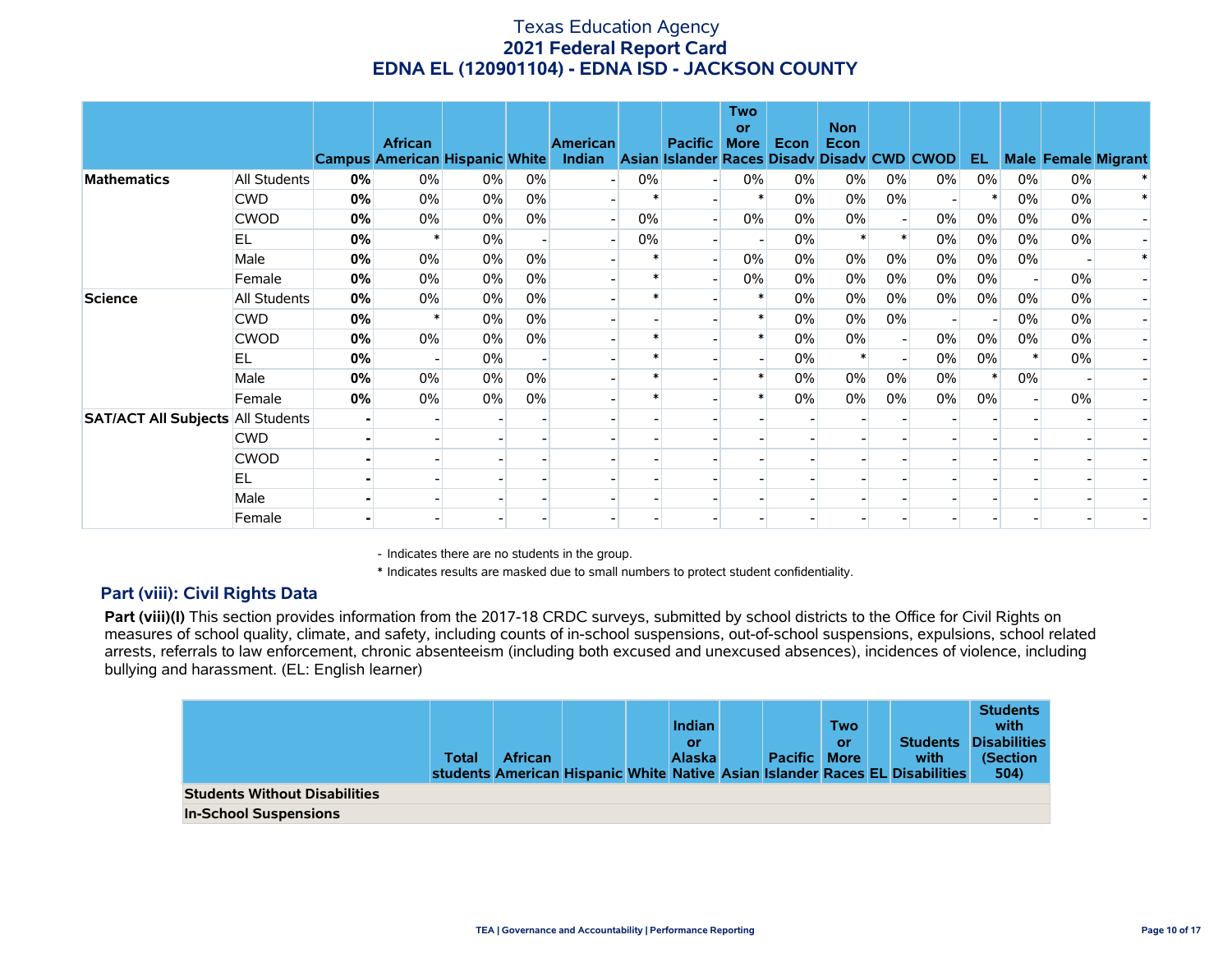|                                     |        |                |                |                |                | Indian              |                |                     | Two            |             |                                                                              | <b>Students</b><br>with         |
|-------------------------------------|--------|----------------|----------------|----------------|----------------|---------------------|----------------|---------------------|----------------|-------------|------------------------------------------------------------------------------|---------------------------------|
|                                     |        | <b>Total</b>   | <b>African</b> |                |                | or<br><b>Alaska</b> |                | <b>Pacific More</b> | or             |             | <b>Students</b><br>with                                                      | <b>Disabilities</b><br>(Section |
|                                     |        |                |                |                |                |                     |                |                     |                |             | students American Hispanic White Native Asian Islander Races EL Disabilities | 504)                            |
|                                     | Male   | 0              | $\overline{0}$ | 0              | 0              | 0                   | 0              | $\overline{0}$      | $\overline{0}$ | $\mathbf 0$ |                                                                              |                                 |
|                                     | Female | $\mathbf 0$    | $\mathbf 0$    | 0              | 0              | $\mathbf 0$         | 0              | $\overline{0}$      | $\pmb{0}$      | $\mathbf 0$ |                                                                              |                                 |
|                                     | Total  | 0              | 0              | 0              | 0              | 0                   | 0              | 0                   | $\overline{0}$ | $\mathbf 0$ |                                                                              |                                 |
| <b>Out-of-School Suspensions</b>    |        |                |                |                |                |                     |                |                     |                |             |                                                                              |                                 |
|                                     | Male   | $\overline{2}$ | 0              | $\overline{2}$ | 0              | $\mathbf 0$         | 0              | $\overline{0}$      | $\overline{0}$ | $\mathbf 0$ |                                                                              |                                 |
|                                     | Female | $\mathbf 0$    | $\mathbf{0}$   | 0              | $\Omega$       | $\mathbf{0}$        | 0              | $\overline{0}$      | $\overline{0}$ | $\mathbf 0$ |                                                                              |                                 |
|                                     | Total  | 2              | $\overline{0}$ | $\overline{2}$ | $\mathbf{0}$   | $\overline{0}$      | 0              | $\overline{0}$      | $\overline{0}$ | $\pmb{0}$   |                                                                              |                                 |
| <b>Expulsions</b>                   |        |                |                |                |                |                     |                |                     |                |             |                                                                              |                                 |
| <b>With Educational Services</b>    | Male   | 0              | 0              | $\mathbf 0$    | 0              | $\overline{0}$      | 0              | $\overline{0}$      | 0              | 0           |                                                                              |                                 |
|                                     | Female | $\mathbf 0$    | $\mathbf{0}$   | $\Omega$       | $\mathbf 0$    | $\Omega$            | 0              | 0                   | $\mathbf 0$    | $\mathbf 0$ |                                                                              |                                 |
|                                     | Total  | 0              | 0              | 0              | $\Omega$       | $\mathbf{0}$        | 0              | 0                   | $\pmb{0}$      | $\pmb{0}$   |                                                                              |                                 |
| <b>Without Educational Services</b> | Male   | $\pmb{0}$      | $\mathbf 0$    | $\Omega$       | $\Omega$       | $\Omega$            | $\mathbf{0}$   | 0                   | $\pmb{0}$      | $\mathbf 0$ |                                                                              |                                 |
|                                     | Female | 0              | 0              | 0              | 0              | 0                   | 0              | 0                   | 0              | $\pmb{0}$   |                                                                              |                                 |
|                                     | Total  | 0              | 0              | 0              | 0              | 0                   | 0              | 0                   | $\pmb{0}$      | $\pmb{0}$   |                                                                              |                                 |
| Under Zero Tolerance Policies Male  |        | $\mathbf 0$    | $\mathbf 0$    | $\Omega$       | $\mathbf 0$    | 0                   | 0              | 0                   | 0              | $\pmb{0}$   |                                                                              |                                 |
|                                     | Female | 0              | 0              | 0              | 0              | 0                   | 0              | 0                   | 0              | $\mathbf 0$ |                                                                              |                                 |
|                                     | Total  | 0              | $\mathbf 0$    | $\mathbf 0$    | $\Omega$       | $\Omega$            | $\mathbf 0$    | $\Omega$            | 0              | $\pmb{0}$   |                                                                              |                                 |
| <b>School-Related Arrests</b>       |        |                |                |                |                |                     |                |                     |                |             |                                                                              |                                 |
|                                     | Male   | 0              | $\overline{0}$ | 0              | $\overline{0}$ | $\overline{0}$      | $\overline{0}$ | $\overline{0}$      | $\overline{0}$ | $\pmb{0}$   |                                                                              |                                 |
|                                     | Female | 0              | $\mathbf{0}$   | $\mathbf{0}$   | 0              | $\overline{0}$      | 0              | $\overline{0}$      | 0              | 0           |                                                                              |                                 |
|                                     | Total  | 0              | $\Omega$       | $\Omega$       | $\Omega$       | $\Omega$            | $\mathbf{0}$   | $\Omega$            | $\overline{0}$ | $\mathbf 0$ |                                                                              |                                 |
| <b>Referrals to Law Enforcement</b> |        |                |                |                |                |                     |                |                     |                |             |                                                                              |                                 |
|                                     | Male   | $\pmb{0}$      | $\mathbf 0$    | 0              | 0              | $\overline{0}$      | 0              | $\overline{0}$      | $\overline{0}$ | $\mathbf 0$ |                                                                              |                                 |
|                                     | Female | $\mathbf 0$    | 0              | $\overline{0}$ | $\mathbf{0}$   | $\mathbf 0$         | $\overline{0}$ | $\overline{0}$      | $\overline{0}$ | $\pmb{0}$   |                                                                              |                                 |
|                                     | Total  | 0              | $\mathbf{0}$   | $\Omega$       | 0              | $\Omega$            | 0              | $\Omega$            | $\overline{0}$ | $\mathbf 0$ |                                                                              |                                 |
| <b>Students With Disabilities</b>   |        |                |                |                |                |                     |                |                     |                |             |                                                                              |                                 |
| <b>In-School Suspensions</b>        |        |                |                |                |                |                     |                |                     |                |             |                                                                              |                                 |
|                                     | Male   | 0              | 0              | 0              | 0              | $\mathbf 0$         | 0              | $\overline{0}$      | $\overline{0}$ | $\pmb{0}$   |                                                                              | 0                               |
|                                     | Female | 0              | $\mathbf 0$    | 0              | 0              | 0                   | 0              | 0                   | 0              | $\pmb{0}$   |                                                                              | $\mathsf 0$                     |
|                                     | Total  | 0              | $\mathbf{0}$   | $\Omega$       | $\Omega$       | $\overline{0}$      | 0              | $\Omega$            | $\overline{0}$ | $\pmb{0}$   |                                                                              | 0                               |
| <b>Out-of-School Suspensions</b>    |        |                |                |                |                |                     |                |                     |                |             |                                                                              |                                 |
|                                     | Male   | 2              | $\overline{0}$ | $\mathbf{1}$   | $\mathbf{1}$   | $\overline{0}$      | $\overline{0}$ | $\overline{0}$      | $\overline{0}$ | $\mathbf 0$ |                                                                              | 0                               |
|                                     | Female | 0              | $\mathbf{0}$   | 0              | 0              | $\overline{0}$      | 0              | $\overline{0}$      | 0              | 0           |                                                                              | 0                               |
|                                     | Total  | $\overline{2}$ | 0              | $\mathbf{1}$   | $\mathbf{1}$   | $\overline{0}$      | 0              | 0                   | $\mathbf 0$    | $\mathbf 0$ |                                                                              | 0                               |
| <b>Expulsions</b>                   |        |                |                |                |                |                     |                |                     |                |             |                                                                              |                                 |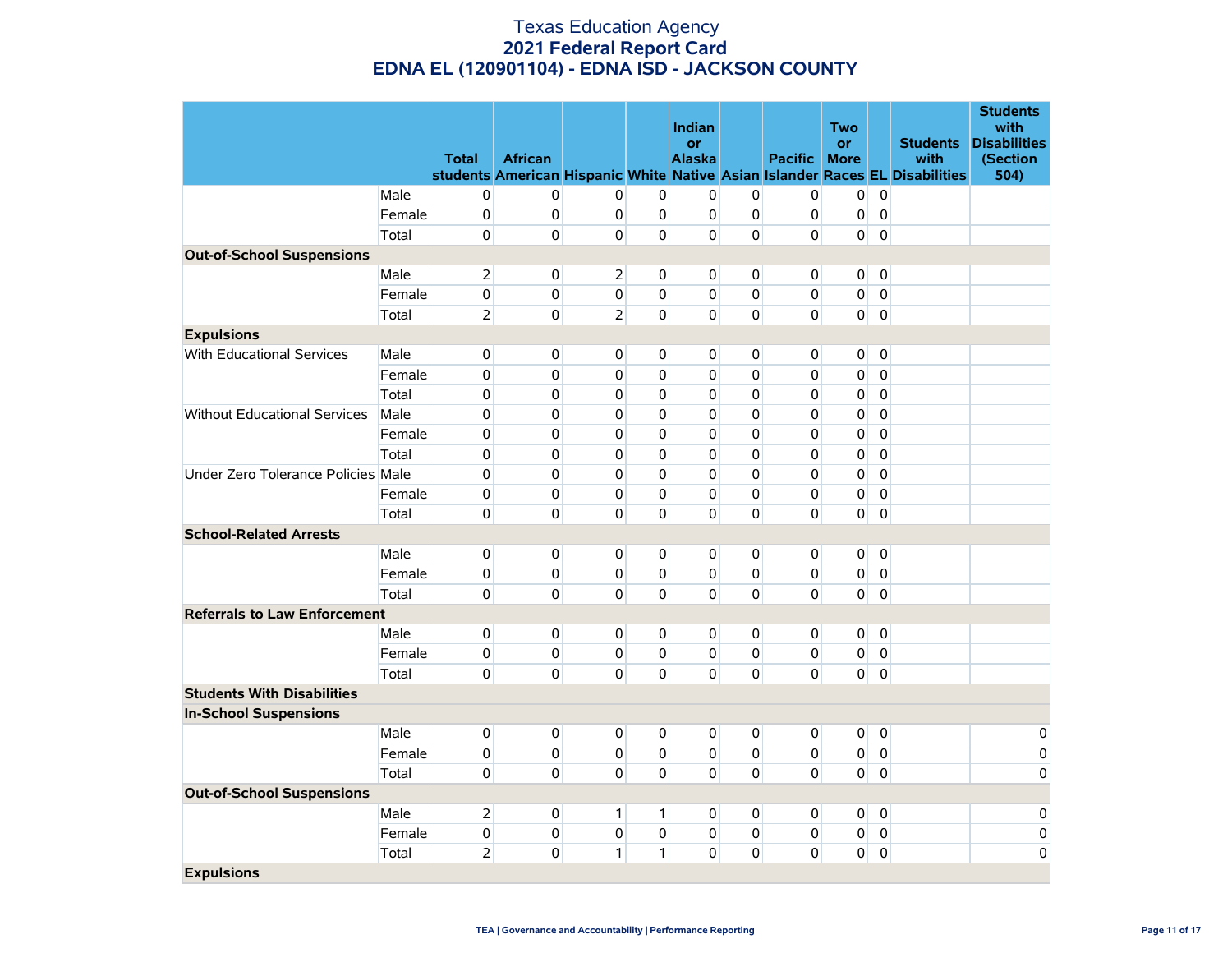|                                     |        | <b>Total</b> | <b>African</b> |          |             | Indian<br>or<br><b>Alaska</b> |             | <b>Pacific</b> | <b>Two</b><br>or<br><b>More</b> |                | <b>Students</b><br>with<br>students American Hispanic White Native Asian Islander Races EL Disabilities | <b>Students</b><br>with<br><b>Disabilities</b><br>(Section<br>504) |
|-------------------------------------|--------|--------------|----------------|----------|-------------|-------------------------------|-------------|----------------|---------------------------------|----------------|---------------------------------------------------------------------------------------------------------|--------------------------------------------------------------------|
| <b>With Educational Services</b>    | Male   | 0            | 0              | 0        | 0           | $\overline{0}$                | 0           | 0              | 0                               | 0              |                                                                                                         | 0                                                                  |
|                                     | Female | 0            | 0              | 0        | 0           | 0                             | 0           | 0              | 0                               | 0              |                                                                                                         | 0                                                                  |
|                                     | Total  | 0            | 0              | 0        | 0           | 0                             | 0           | 0              | 0                               | 0              |                                                                                                         | 0                                                                  |
| <b>Without Educational Services</b> | Male   | 0            | 0              | 0        | 0           | 0                             | 0           | 0              | 0                               | 0              |                                                                                                         | 0                                                                  |
|                                     | Female | 0            | $\pmb{0}$      | 0        | $\Omega$    | 0                             | 0           | 0              | $\pmb{0}$                       | 0              |                                                                                                         | 0                                                                  |
|                                     | Total  | 0            | 0              | 0        | 0           | 0                             | 0           | 0              | 0                               | 0              |                                                                                                         | 0                                                                  |
| Under Zero Tolerance Policies Male  |        | 0            | 0              | 0        | $\Omega$    | 0                             | 0           | 0              | 0                               | $\mathbf 0$    |                                                                                                         | 0                                                                  |
|                                     | Female | 0            | 0              | 0        | $\mathbf 0$ | 0                             | $\Omega$    | 0              | 0                               | $\mathbf 0$    |                                                                                                         | 0                                                                  |
|                                     | Total  | 0            | 0              | 0        | $\Omega$    | 0                             | $\mathbf 0$ | $\mathbf 0$    | 0                               | $\mathbf 0$    |                                                                                                         | $\mathbf 0$                                                        |
| <b>School-Related Arrests</b>       |        |              |                |          |             |                               |             |                |                                 |                |                                                                                                         |                                                                    |
|                                     | Male   | 0            | 0              | 0        | 0           | $\overline{0}$                | 0           | 0              | 0                               | $\overline{0}$ |                                                                                                         | 0                                                                  |
|                                     | Female | 0            | 0              | 0        | $\mathbf 0$ | 0                             | $\mathbf 0$ | 0              | 0                               | 0              |                                                                                                         | 0                                                                  |
|                                     | Total  | 0            | 0              | $\Omega$ | 0           | $\Omega$                      | $\mathbf 0$ | $\mathbf 0$    | 0                               | $\mathbf 0$    |                                                                                                         | $\mathbf 0$                                                        |
| <b>Referrals to Law Enforcement</b> |        |              |                |          |             |                               |             |                |                                 |                |                                                                                                         |                                                                    |
|                                     | Male   | 0            | 0              | 0        | 0           | $\overline{0}$                | 0           | 0              | 0                               | $\mathbf 0$    |                                                                                                         | 0                                                                  |
|                                     | Female | 0            | 0              | 0        | $\Omega$    | 0                             | $\Omega$    | $\mathbf{0}$   | 0                               | $\mathbf 0$    |                                                                                                         | 0                                                                  |
|                                     | Total  | 0            | 0              | 0        | $\Omega$    | $\overline{0}$                | 0           | 0              | 0                               | $\overline{0}$ |                                                                                                         | 0                                                                  |
| <b>All Students</b>                 |        |              |                |          |             |                               |             |                |                                 |                |                                                                                                         |                                                                    |
| <b>Chronic Absenteeism</b>          |        |              |                |          |             |                               |             |                |                                 |                |                                                                                                         |                                                                    |
|                                     | Male   | 52           | 11             | 21       | 17          | -8                            | -8          | -8             | 3                               | $\vert$        | 14                                                                                                      | $-8$                                                               |
|                                     | Female | 49           | 4              | 28       | 14          | $-8$                          | $-8$        | -8             | 3                               | $\overline{2}$ | 5                                                                                                       | $-8$                                                               |
|                                     | Total  | 101          | 15             | 49       | 31          | $-8$                          | $-8$        | -8             | 6                               | 6              | 19                                                                                                      | -8                                                                 |

|                                                                            | Total    |
|----------------------------------------------------------------------------|----------|
| <b>Incidents of Violence</b>                                               |          |
| Incidents of rape or attempted rape                                        | $\Omega$ |
| Incidents of sexual assault (other than rape)                              | $\Omega$ |
| Incidents of robbery with a weapon                                         | $\Omega$ |
| Incidents of robbery with a firearm or explosive device                    | $\Omega$ |
| Incidents of robbery without a weapon                                      | $\Omega$ |
| Incidents of physical attack or fight with a weapon                        | $\Omega$ |
| Incidents of physical attack or fight with a firearm or explosive device   | $\Omega$ |
| Incidents of physical attack or fight without a weapon                     | $\Omega$ |
| Incidents of threats of physical attack with a weapon                      | $\Omega$ |
| Incidents of threats of physical attack with a firearm or explosive device | $\Omega$ |
| Incidents of threats of physical attack without a weapon                   | $\Omega$ |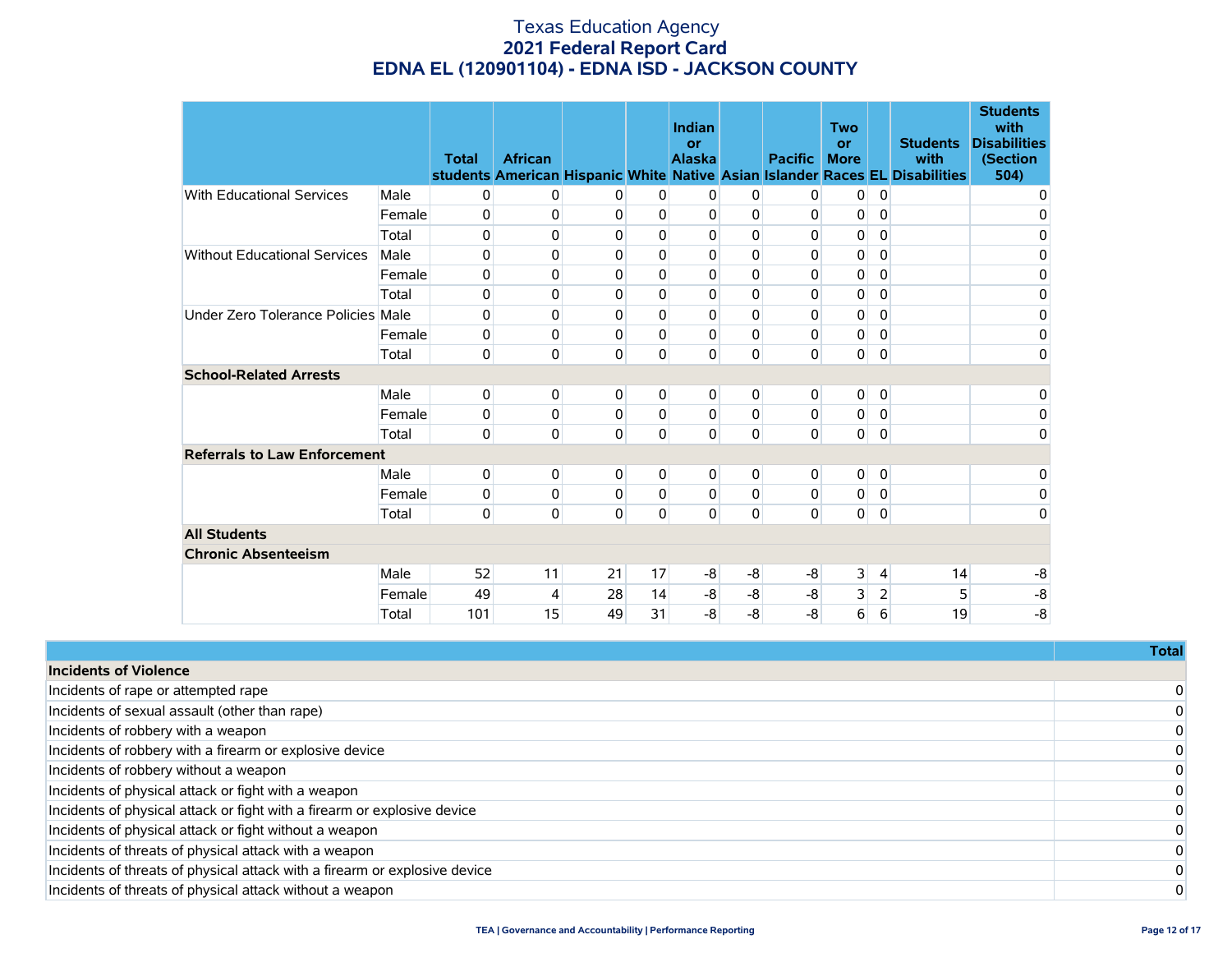|                                                          | Total |
|----------------------------------------------------------|-------|
| Incidents of possession of a firearm or explosive device |       |
| Allegations of Harassment or bullying                    |       |
| On the basis of sex                                      | 0     |
| On the basis of race                                     | 0     |
| On the basis of disability                               | 0     |
| On the basis of sexual orientation                       | 0     |
| On the basis of religion                                 | 0     |

Part (viii)(II) This section provides information from the 2017-18 CRDC surveys, submitted by school districts to the Office for Civil Rights, on the number of students enrolled in preschool programs and accelerated coursework to earn postsecondary credit while still in high school.

|                                      |        | Total | <b>African</b> |    |      | Indian<br>or<br><b>Alaska</b> |                | <b>Pacific</b> | Two<br>or<br><b>More</b> |      | <b>Students</b><br>with<br>students American Hispanic White Native Asian Islander Races EL Disabilities |
|--------------------------------------|--------|-------|----------------|----|------|-------------------------------|----------------|----------------|--------------------------|------|---------------------------------------------------------------------------------------------------------|
| <b>Preschool Programs</b>            |        |       |                |    |      |                               |                |                |                          |      |                                                                                                         |
|                                      | Male   | 47    | 4              | 20 | 20   | 0                             | $\overline{3}$ | 0              | $\overline{0}$           | 9    | 6                                                                                                       |
|                                      | Female | 44    | 4              | 21 | 14   |                               |                | 0              | $\overline{2}$           |      | 5                                                                                                       |
|                                      | Total  | 91    | 8              | 41 | 34   | 1 <sub>1</sub>                | 5 <sub>1</sub> | 0              |                          | 2 16 | 11                                                                                                      |
| <b>Accelerated Coursework</b>        |        |       |                |    |      |                               |                |                |                          |      |                                                                                                         |
| <b>Advanced Placement Courses</b>    | Male   | -9    | -9             | -9 | -9   | -9                            | -9             | -9             | -9                       | -9   | -9                                                                                                      |
|                                      | Female | -9    | -9             | -9 | -9   | -9                            | -9             | -9             | $-9$                     | -9   | -9                                                                                                      |
|                                      | Total  | -9    | $-9$           | -9 | $-9$ | -9                            | -9             | $-9$           | $-9$                     | -9   | -9                                                                                                      |
| International Baccalaureate Courses  | Male   | -9    | -9             | -9 | -9   | -9                            | -9             | -9             | $-9$                     | -9   | -9                                                                                                      |
|                                      | Female | -9    | -9             | -9 | $-9$ | -9                            | -9             | -9             | $-9$                     | -9   | -9                                                                                                      |
|                                      | Total  | -9    | -9             | -9 | -9   | -9                            | -9             | -9             | $-9$                     | -9   | -9                                                                                                      |
| Dual Enrollment/Dual Credit Programs | Male   | -9    | -9             | -9 | -9   | -9                            | -9             | -9             | $-9$                     | -9   | -9                                                                                                      |
|                                      | Female | -9    | -9             | -9 | -9   | -9                            | -9             | -9             | $-9$                     | -9   | -9                                                                                                      |
|                                      | Total  | -9    | -9             | -9 | -9   | -9                            | -9             | -9             | $-9$                     | -9   | -9                                                                                                      |

- Indicates there are no data available in the group.

-3 Indicates skip logic failure.

- -8 Indicates EDFacts missing data.
- -9 Indicates not applicable / skipped.

-11 Indicates suppressed data.

Blank cell indicates the student group is not applicable to this report.

### **Part (ix): Teacher Quality Data**

This section provides information on the professional qualifications of teachers, including information disaggregated by high- and low-poverty schools on the number and percentage of (I) inexperienced teacher, principals, and other school leaders; (II) teachers teaching with emergency or provisional credentials; and (III) teachers who are not teaching in the subject or field for which the teacher is certified or licensed.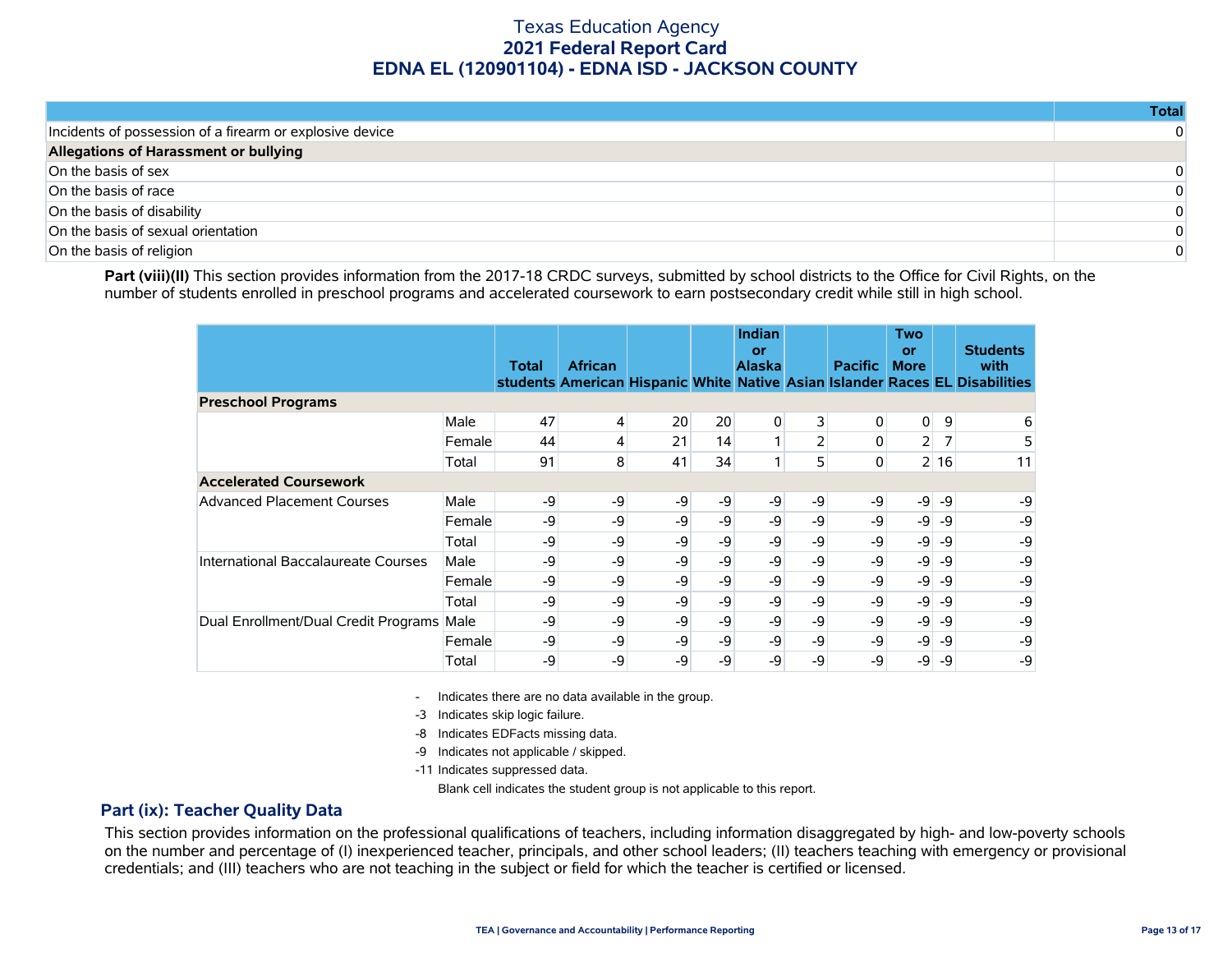|                                                                                                        | <b>All School</b>     |         |
|--------------------------------------------------------------------------------------------------------|-----------------------|---------|
|                                                                                                        | <b>Number Percent</b> |         |
| Inexperienced Teachers, Principals, and Other School Leaders                                           | 13.0                  | 23.2%   |
| Teachers Teaching with Emergency or Provisional Credentials                                            | 5.0                   | $9.3\%$ |
| Teacher Who Are Not Teaching in the Subject or Field for Which<br>the Teacher is Certified or Licensed | 2.9                   | 5.4%    |

- Indicates there are no data available in the group.

Blank cell indicates there are no data available in the group.

### **Part (x): Per-pupil Expenditure**

This section provides information on the per-pupil expenditures of federal, state, and local funds, including actual personnel expenditures and actual non-personnel expenditures, disaggregated by source of funds, for each school district and campus for the 2020-21 fiscal year.

 *To be updated by June 30th, 2022.*

### **Part (xi): STAAR Alternate 2 Participation**

This section provides information on the number and percentage of students with the most significant cognitive disabilities who take STAAR Alternate 2, by grade and subject for the 2020-21 school year.

|                    | <b>State</b><br><b>Number</b> | <b>State</b><br><b>Rate</b><br>of | of ALT2 ALT2 of ALT2 | ALT <sub>2</sub> | <b>District District Campus Campus</b><br><b>Number Rate of Number</b><br>of ALT2 | Rate of<br>ALT <sub>2</sub> |
|--------------------|-------------------------------|-----------------------------------|----------------------|------------------|-----------------------------------------------------------------------------------|-----------------------------|
| Grade 3            |                               |                                   |                      |                  |                                                                                   |                             |
| Reading            | 4,966                         | 1%                                | $\ast$               | 1%               | $\ast$                                                                            | $1\%$                       |
| <b>Mathematics</b> | 4,961                         | $1\%$                             | $\ast$               | 1%               | $\ast$                                                                            | 1%                          |
| Grade 4            |                               |                                   |                      |                  |                                                                                   |                             |
| Reading            | 5,046                         | 1%                                | $\ast$               | 2%               | $\ast$                                                                            | 2%                          |
| <b>Mathematics</b> | 5,040                         | $1\%$                             | $\ast$               | 2%               | $\ast$                                                                            | 2%                          |
| Grade 5            |                               |                                   |                      |                  |                                                                                   |                             |
| Reading            | 5,133                         | $1\%$                             | $\ast$               | 2%               | $\ast$                                                                            | 2%                          |
| <b>Mathematics</b> | 5,138                         | $1\%$                             | $\ast$               | 2%               | $\ast$                                                                            | 2%                          |
| Science            | 5,130                         | $1\%$                             | $\ast$               | 2%               | $\ast$                                                                            | 2%                          |
| Grade 6            |                               |                                   |                      |                  |                                                                                   |                             |
| Reading            | 4,925                         | $1\%$                             | 7                    | 7%               | -                                                                                 |                             |
| <b>Mathematics</b> | 4,923                         | $1\%$                             | 7                    | 7%               |                                                                                   |                             |
| Grade 7            |                               |                                   |                      |                  |                                                                                   |                             |
| Reading            | 4,586                         | 1%                                | $\overline{a}$       |                  | $\overline{\phantom{0}}$                                                          |                             |
| <b>Mathematics</b> | 4,581                         | $1\%$                             | $\overline{a}$       |                  | -                                                                                 |                             |
| Grade 8            |                               |                                   |                      |                  |                                                                                   |                             |
| Reading            | 4,513                         | $1\%$                             | $\overline{a}$       |                  | -                                                                                 |                             |
| <b>Mathematics</b> | 4,507                         | $1\%$                             |                      |                  |                                                                                   |                             |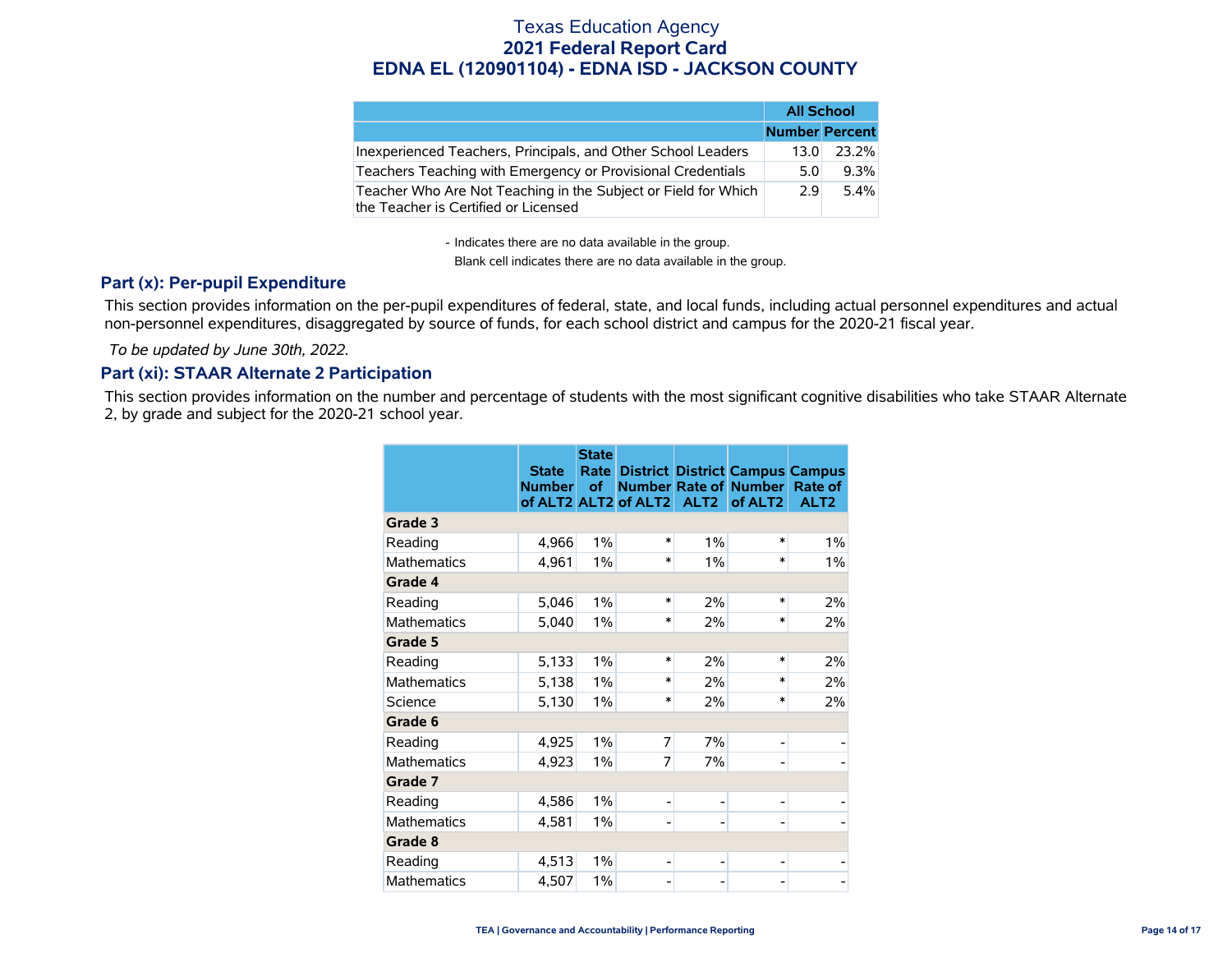|                      | <b>State</b><br><b>Number</b> | <b>State</b><br>Rate<br><b>of</b> | of ALT2 ALT2 of ALT2 | ALT <sub>2</sub> | <b>District District Campus Campus</b><br><b>Number Rate of Number</b><br>of ALT <sub>2</sub> | Rate of<br>ALT <sub>2</sub> |
|----------------------|-------------------------------|-----------------------------------|----------------------|------------------|-----------------------------------------------------------------------------------------------|-----------------------------|
| Science              | 4,492                         | 1%                                |                      |                  |                                                                                               |                             |
| <b>End of Course</b> |                               |                                   |                      |                  |                                                                                               |                             |
| English I            | 4,504                         | 1%                                |                      | -                |                                                                                               |                             |
| English II           | 4,092                         | $1\%$                             |                      |                  |                                                                                               |                             |
| Algebra I            | 4,514                         | 1%                                |                      | -                |                                                                                               |                             |
| Biology              | 4,424                         | 1%                                |                      | -                |                                                                                               |                             |
| <b>All Grades</b>    |                               |                                   |                      |                  |                                                                                               |                             |
| All Subjects         | 85,481                        | 1%                                | 26                   | 1%               | 12                                                                                            | 2%                          |
| Reading              | 37,771                        | 1%                                | 12                   | 1%               | 5                                                                                             | 2%                          |
| <b>Mathematics</b>   | 33,664                        | 1%                                | 12                   | 2%               | 5                                                                                             | 2%                          |
| Science              | 14.046                        | $1\%$                             | $\ast$               | 1%               | $\ast$                                                                                        | 2%                          |

- Indicates there are no students in the group.

\* Indicates results are masked due to small numbers to protect student confidentiality.

### **Part (xii): Statewide National Assessment of Educational Progress (NAEP)**

This section provides results on the state academic assessments in reading and mathematics in grades 4 and 8 of the 2019 National Assessment of Educational Progress, compared to the national average of such results.

|       | <b>State Level: 2019 Percentages at NAEP Achievement Levels</b> |                            |        |        |              |                                               |                               |                   |                               |                |  |  |
|-------|-----------------------------------------------------------------|----------------------------|--------|--------|--------------|-----------------------------------------------|-------------------------------|-------------------|-------------------------------|----------------|--|--|
|       |                                                                 |                            |        |        |              | $\%$<br>At or<br><b>Above</b><br><b>Basic</b> | $\%$<br>At or<br><b>Above</b> | <b>Proficient</b> | $\%$<br>At<br><b>Advanced</b> |                |  |  |
| Grade | <b>Subject</b>                                                  | <b>Student Group</b>       |        | TX US  | <b>TX US</b> |                                               | <b>TX</b>                     | <b>US</b>         | <b>TX</b>                     | US.            |  |  |
|       | Grade 4 Reading                                                 | Overall                    | 39     | 34     | 61           | 66                                            | 30                            | 35                | 7                             | 9              |  |  |
|       |                                                                 | <b>Black</b>               | 52     | 52     | 48           | 48                                            | 16                            | 18                | $\overline{2}$                | 3              |  |  |
|       |                                                                 | Hispanic                   | 48     | 45     | 52           | 55                                            | 21                            | 23                | 3                             | $\overline{4}$ |  |  |
|       |                                                                 | White                      | 22     | 23     | 78           | 77                                            | 48                            | 45                | 12                            | 12             |  |  |
|       | American Indian                                                 |                            | 50     | $\ast$ | 50           | *                                             | 19                            | $\ast$            | 3                             |                |  |  |
|       |                                                                 | Asian                      | 11     | 18     | 89           | 82                                            | 65                            | 57                | 25                            | 22             |  |  |
|       | Pacific Islander                                                | *                          | 42     | *      | 58           | *                                             | 25                            | $\ast$            | $\overline{4}$                |                |  |  |
|       |                                                                 | Two or More Races          | 26     | 28     | 74           | 72                                            | 38                            | 40                | 6                             | 11             |  |  |
|       |                                                                 | Econ Disadv                | 50     | 47     | 50           | 53                                            | 19                            | 21                | 3                             | 3              |  |  |
|       |                                                                 | Students with Disabilities | 79     | 73     | 21           | 27                                            | 8                             | 10                | 1                             | 2              |  |  |
|       |                                                                 | English Language Learners  | 61     | 65     | 39           | 35                                            | 12                            | 10                | $\overline{2}$                | 1              |  |  |
|       | Mathematics Overall                                             |                            | 16     | 19     | 84           | 81                                            | 44                            | 41                | 9                             | 9              |  |  |
|       |                                                                 | <b>Black</b>               | 24     | 35     | 76           | 65                                            | 32                            | 20                | 3                             | 2              |  |  |
|       |                                                                 | Hispanic                   | 19     | 27     | 81           | 73                                            | 35                            | 28                | 4                             | 3              |  |  |
|       |                                                                 | White                      | 8      | 11     | 92           | 89                                            | 59                            | 52                | 16                            | 12             |  |  |
|       |                                                                 | American Indian            | *      | 33     | *            | 67                                            | *                             | 24                | *                             | 4              |  |  |
|       |                                                                 | Asian                      | 4      | 7      | 96           | 93                                            | 82                            | 69                | 45                            | 28             |  |  |
|       |                                                                 | Pacific Islander           | $\ast$ | 36     | *            | 64                                            | *                             | 28                | *                             | 6              |  |  |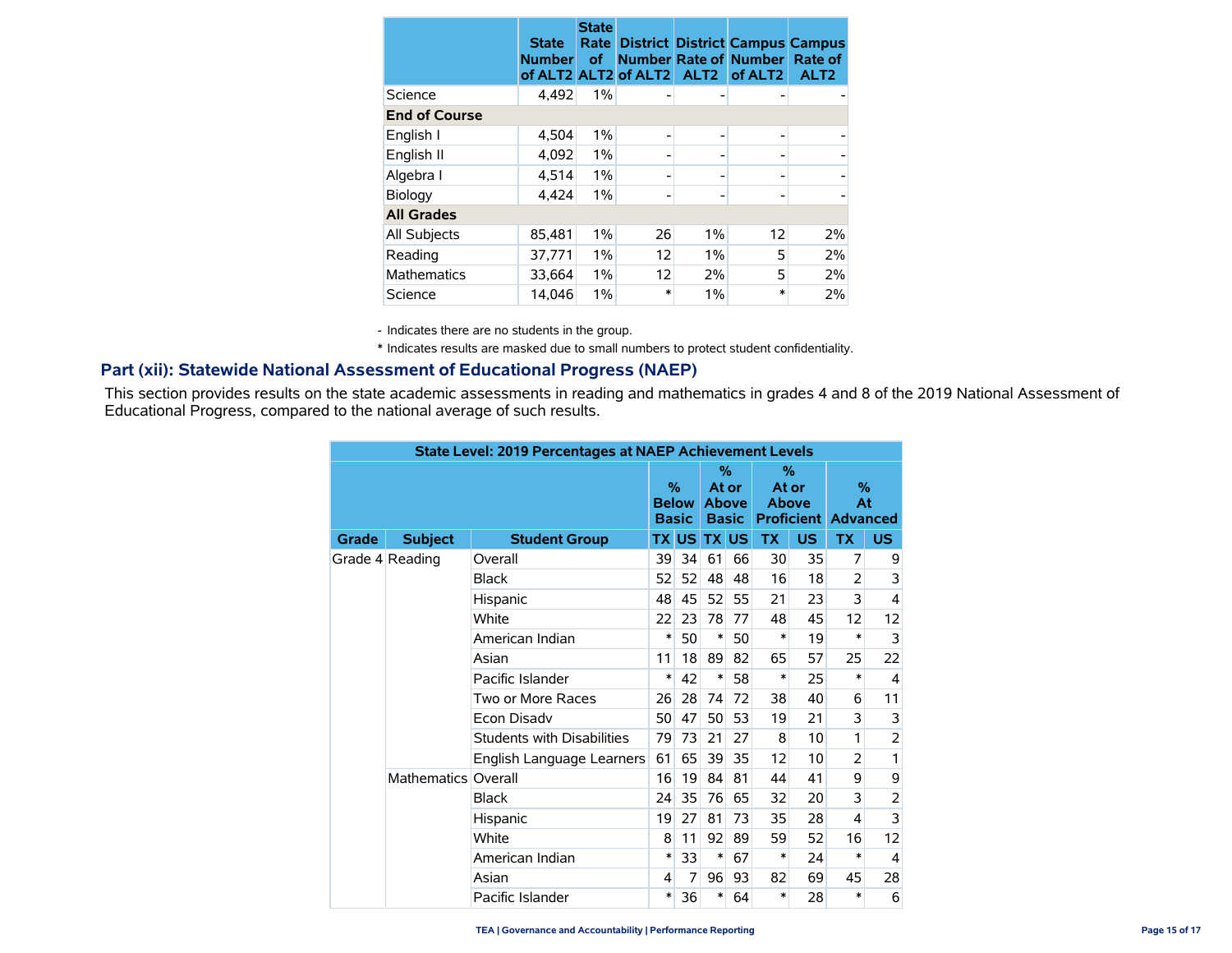|       |                     | <b>State Level: 2019 Percentages at NAEP Achievement Levels</b> |                      |              |                                            |    |                               |                         |                                          |                |
|-------|---------------------|-----------------------------------------------------------------|----------------------|--------------|--------------------------------------------|----|-------------------------------|-------------------------|------------------------------------------|----------------|
|       |                     |                                                                 | $\%$<br><b>Basic</b> | <b>Below</b> | %<br>At or<br><b>Above</b><br><b>Basic</b> |    | $\%$<br>At or<br><b>Above</b> |                         | $\%$<br>At<br><b>Proficient Advanced</b> |                |
| Grade | <b>Subject</b>      | <b>Student Group</b>                                            |                      | <b>TX US</b> | <b>TX US</b>                               |    | <b>TX</b>                     | <b>US</b>               | <b>TX</b>                                | US.            |
|       |                     | Grade 4 Mathematics Two or More Races                           | 9                    | 16           | 91                                         | 84 | 51                            | 44                      | 9                                        | 10             |
|       |                     | <b>Econ Disadv</b>                                              | 21                   | 29           | 79                                         | 71 | 32                            | 26                      | 3                                        | 3              |
|       |                     | <b>Students with Disabilities</b>                               | 55                   | 54           | 45                                         | 46 | 13                            | 14                      | 1                                        | $\overline{2}$ |
|       |                     | English Language Learners                                       | 24                   | 41           | 76                                         | 59 | 29                            | 16                      | $\overline{2}$                           | 1              |
|       | Grade 8 Reading     | Overall                                                         | 33                   | 27           | 67                                         | 73 | 25                            | 34                      | $\overline{2}$                           | 4              |
|       |                     | <b>Black</b>                                                    | 53                   | 46           | 47                                         | 54 | 41                            | 15                      | n/a                                      | 1              |
|       |                     | Hispanic                                                        | 38                   | 37           | 62                                         | 63 | 19                            | 22                      | 1                                        | $\overline{a}$ |
|       |                     | White                                                           | 20                   | 18           | 80                                         | 82 | 35                            | 42                      | 3                                        | 5              |
|       |                     | American Indian                                                 | $\ast$               | 41           | $\ast$                                     | 59 | *                             | 19                      | $\ast$                                   | $\mathbf{1}$   |
|       |                     | Asian                                                           | 8                    | 13           | 92                                         | 87 | 59                            | 57                      | 11                                       | 13             |
|       |                     | Pacific Islander                                                | $\ast$               | 37           | $\ast$                                     | 63 | *                             | 25                      | $\ast$                                   | $\overline{2}$ |
|       |                     | Two or More Races                                               | 26                   | 24           | 74                                         | 76 | 25                            | 37                      | 1                                        | 5              |
|       |                     | Econ Disadv                                                     | 43                   | 40           | 57                                         | 60 | 15                            | 20                      | n/a                                      | 1              |
|       |                     | <b>Students with Disabilities</b>                               | 81                   | 68           | 19                                         | 32 | 3                             | 7                       | n/a                                      | n/a            |
|       |                     | English Language Learners                                       | 66                   | 72           | 34                                         | 28 | 4                             | $\overline{\mathbf{4}}$ | n/a                                      | n/a            |
|       | Mathematics Overall |                                                                 | 32                   | 31           | 68                                         | 69 | 30                            | 34                      | 7                                        | 10             |
|       |                     | <b>Black</b>                                                    | 48                   | 53           | 52                                         | 47 | 16                            | 14                      | $\overline{2}$                           | 2              |
|       |                     | Hispanic                                                        | 37                   | 43           | 63                                         | 57 | 21                            | 20                      | 3                                        | 4              |
|       |                     | White                                                           | 20                   | 20           | 80                                         | 80 | 44                            | 44                      | 13                                       | 13             |
|       |                     | American Indian                                                 | $\ast$               | 49           | $\ast$                                     | 51 | $\ast$                        | 15                      | $\ast$                                   | 3              |
|       |                     | Asian                                                           | 10                   | 12           | 90                                         | 88 | 71                            | 64                      | 36                                       | 33             |
|       |                     | Pacific Islander                                                | $\ast$               | 45           | $\ast$                                     | 55 | *                             | 21                      | $\ast$                                   | 4              |
|       |                     | Two or More Races                                               | 25                   | 27           | 75                                         | 73 | 41                            | 38                      | 11                                       | 12             |
|       |                     | <b>Econ Disadv</b>                                              | 41                   | 46           | 59                                         | 54 | 19                            | 18                      | $\overline{2}$                           | 3              |
|       |                     | <b>Students with Disabilities</b>                               | 73                   | 73           | 27                                         | 27 | 5                             | 6                       | 1                                        | $\overline{c}$ |
|       |                     | English Language Learners                                       | 60                   | 72           | 40                                         | 28 | 8                             | 5                       | 1                                        | 1              |

\* Indicates reporting standards not met.

n/a Indicates data reporting is not applicable for this group.

| <b>State Level:</b><br>2019 NAEP Participation Rates for Students with<br><b>Disabilities and English Learners</b> |                 |                                            |      |  |  |  |  |  |  |  |
|--------------------------------------------------------------------------------------------------------------------|-----------------|--------------------------------------------|------|--|--|--|--|--|--|--|
| Grade                                                                                                              | <b>Subject</b>  | <b>Student Group</b>                       | Rate |  |  |  |  |  |  |  |
|                                                                                                                    | Grade 4 Reading | Students with Disabilities                 | 77%  |  |  |  |  |  |  |  |
|                                                                                                                    |                 | <b>English Learners</b>                    | 94%  |  |  |  |  |  |  |  |
|                                                                                                                    |                 | Mathematics Students with Disabilities 79% |      |  |  |  |  |  |  |  |
|                                                                                                                    |                 | <b>English Learners</b>                    | 97%  |  |  |  |  |  |  |  |